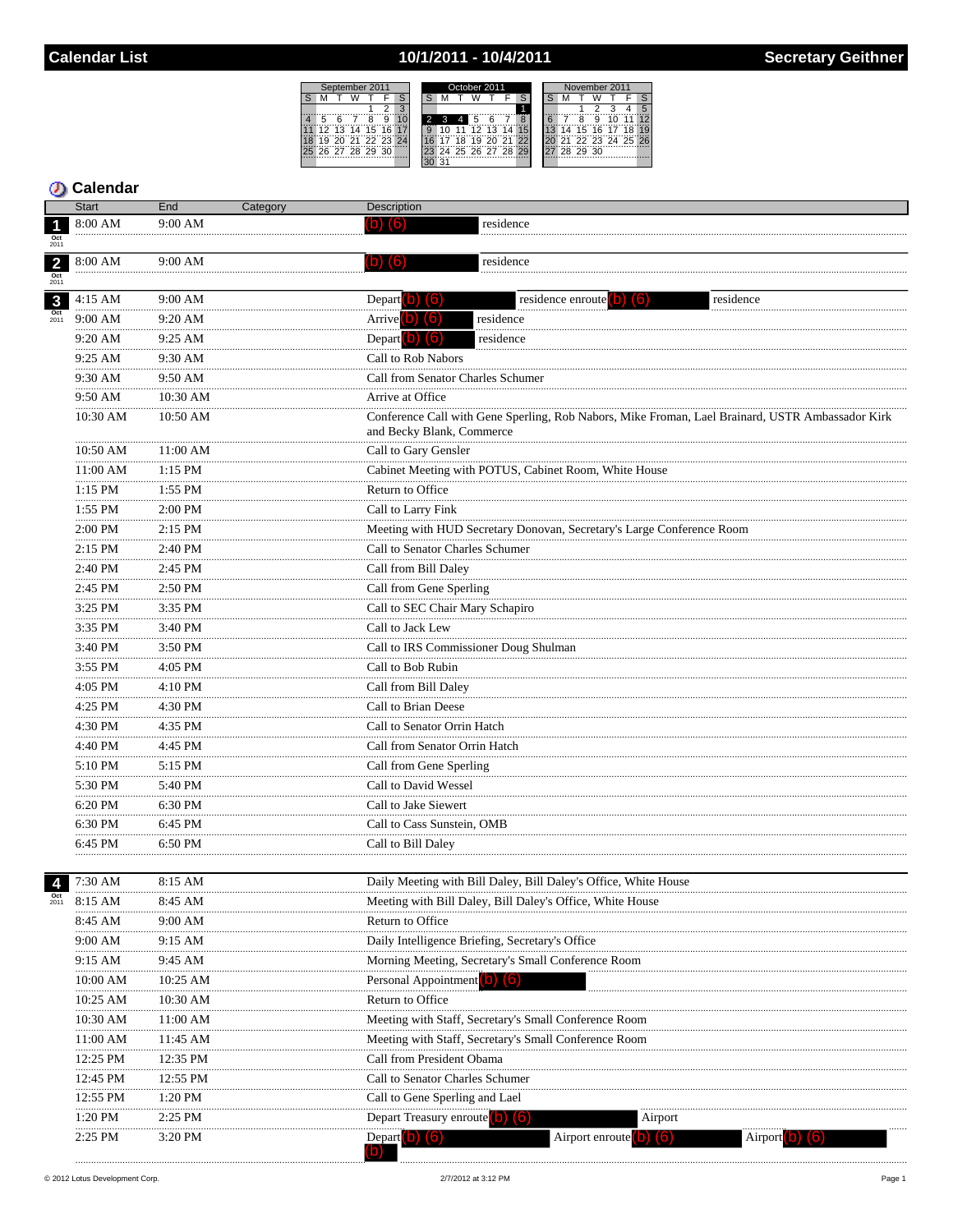# 10/4/2011 - 10/6/2011

|       | September 2011    |  |                   |  |   | October 2011      |  |  |    |    |           | November 2011        |    |  |  |                      |  |  |  |    |
|-------|-------------------|--|-------------------|--|---|-------------------|--|--|----|----|-----------|----------------------|----|--|--|----------------------|--|--|--|----|
|       |                   |  |                   |  |   |                   |  |  |    |    |           |                      |    |  |  |                      |  |  |  |    |
|       |                   |  |                   |  |   |                   |  |  |    |    |           |                      |    |  |  |                      |  |  |  | 5  |
|       |                   |  |                   |  | g |                   |  |  | 4  | 5  | 6         |                      |    |  |  |                      |  |  |  | 12 |
| 11    |                   |  | 12 13 14 15 16 17 |  |   |                   |  |  |    |    |           | 11 12 13 14          | 15 |  |  | 14 15 16 17 18 19    |  |  |  |    |
| i 18' |                   |  |                   |  |   | 19 20 21 22 23 24 |  |  | 18 | 19 | - 20 - 21 |                      | 22 |  |  | 20 21 22 23 24 25 26 |  |  |  |    |
|       | 25 26 27 28 29 30 |  |                   |  |   |                   |  |  |    |    |           | 23 24 25 26 27 28 29 |    |  |  | 27 28 29 30          |  |  |  |    |
|       |                   |  |                   |  |   |                   |  |  |    |    |           |                      |    |  |  |                      |  |  |  |    |

## **D** Calendar

|                       | Start             | End       | Categorv | <b>Description</b>                                                                                        |  |
|-----------------------|-------------------|-----------|----------|-----------------------------------------------------------------------------------------------------------|--|
|                       | 3:20 PM           | $4:15$ PM |          | Airport                                                                                                   |  |
| $Oct$ <sub>2011</sub> | $4.15$ PM         | $4.30$ PM |          | Arrive CNN and proceed to Green Room, CNN Studio, 1 Time Warner Center at Columbus Circle                 |  |
|                       | $4.30$ PM         | 5:30 PM   |          | Taped Interview with Erin Burnett for Outfront, CNN Studio                                                |  |
|                       | $5.30 \text{ PM}$ | $6.45$ PM |          | Coffee with Graydon Carter, Editor, Vanity Fair                                                           |  |
|                       | $6.45$ PM         | $7.45$ PM |          | Arrive at Council on Foreign Relations, 58 East 68th Street -- Council on Foreign Relations Annual Dinner |  |
|                       |                   |           |          | <b>REMAIN OVERNIGHT</b> (b)<br><b>RESIDENCE</b>                                                           |  |

#### REMAIN OVERNIGHT (b) (6)

|                 | $5^{\circ}$ 8:00 AM | 9:00 AM       | Depart (b) $(6)$<br>(b)                         | Airport enroute $(b)$ $(6)$                                                             | Airport $(b)$ $(6)$                                                                                |
|-----------------|---------------------|---------------|-------------------------------------------------|-----------------------------------------------------------------------------------------|----------------------------------------------------------------------------------------------------|
|                 | 9:00 AM             | 9:35 AM       | Arrive <sup>(b)</sup> (6)                       | Airport                                                                                 |                                                                                                    |
|                 | 9:35 AM             | 9:45 AM       | Arrive Office                                   |                                                                                         |                                                                                                    |
|                 | 9:45 AM             | 9:55 AM       | Call from Gene Sperling                         |                                                                                         |                                                                                                    |
|                 | 10:05 AM            | 10:10 AM      | Call from Paul Volcker                          |                                                                                         |                                                                                                    |
|                 | $10:10~\mathrm{AM}$ | 10:40 AM      |                                                 | FSOC Testimony Prep, Secretary's Large Conference Room                                  |                                                                                                    |
|                 | 10:40 AM            | 10:45 AM      | Return to Office                                |                                                                                         |                                                                                                    |
|                 | 10:45 AM            | 10:55 AM      | Call to Jean-Claude Trichet                     |                                                                                         |                                                                                                    |
|                 | 10:55 AM            | 11:05 AM      | Call to Paul Volcker                            |                                                                                         |                                                                                                    |
|                 | 11:05 AM            | 11:10 AM      | Call to David Lipton                            |                                                                                         |                                                                                                    |
|                 | 11:30 AM            | .<br>12:00 PM |                                                 | Conference Call with Rob Nabors, Gene Sperling, Mike Froman, Secretary's Office         |                                                                                                    |
|                 | 12:00 PM            | 12:05 PM      |                                                 | Luncheon Meeting with Staff, Secretary's Small Conference Room                          |                                                                                                    |
|                 | 12:05 PM            | 12:10 PM      | Call to Senator Charles Schumer                 |                                                                                         |                                                                                                    |
|                 | 12:10 PM            | 12:20 PM      | Call from Senator John Kerry                    |                                                                                         |                                                                                                    |
|                 | 12:50 PM            | 1:00 PM       | Call from Mike Froman                           |                                                                                         |                                                                                                    |
|                 | 1:00 PM             | 1:55 PM       |                                                 | Meeting with Financial Services Forum, The Nest Room, Willard Hotel                     |                                                                                                    |
|                 | 1:55 PM             | 2:00 PM       | Return to Office                                |                                                                                         |                                                                                                    |
|                 | 2:00 PM             | 2:15 PM       |                                                 | Meeting with Staff, Secretary's Small Conference Room                                   |                                                                                                    |
|                 | 2:15 PM             | 2:45 PM       | Call to IMF Managing Director Christine Lagarde |                                                                                         |                                                                                                    |
|                 | 2:45 PM             | 3:45 PM       |                                                 | Meeting with Staff, Secretary's Small Conference Room                                   |                                                                                                    |
|                 | 4:00 PM             | 4:15 PM       | Call from Hank Paulson                          |                                                                                         |                                                                                                    |
|                 | 4:20 PM             | 5:00 PM       |                                                 | Washington Ideas Forum, Newseum, 555 Pennsylvania Avenue, N.W.                          |                                                                                                    |
|                 | 5:00 PM             | 5:05 PM       | Return to Office                                |                                                                                         |                                                                                                    |
|                 | 5:05 PM             | 6:00 PM       |                                                 | Meeting with Staff, Secretary's Small Conference Room                                   |                                                                                                    |
|                 | 6:35 PM             | 6:40 PM       | Call to Senator Patty Murray                    |                                                                                         |                                                                                                    |
|                 | 6:40 PM             | 6:50 PM       | Call from Mayor Rahm Emanuel                    |                                                                                         |                                                                                                    |
|                 |                     |               |                                                 |                                                                                         |                                                                                                    |
| $6\phantom{a}6$ | 7:30 AM             | 8:20 AM       | Arrive at Office                                |                                                                                         |                                                                                                    |
|                 | 8:20 AM             | 8:45 AM       |                                                 | Meeting with Bill Daley, Bill Daley's Office, White House                               |                                                                                                    |
|                 | 8:45 AM             | 9:35 AM       |                                                 | Meeting with Staff, Secretary's Small Conference Room                                   |                                                                                                    |
|                 | 9:35 AM             | 9:45 AM       | Call to Rob Nabors                              |                                                                                         |                                                                                                    |
|                 | 10:00 AM            | 11:55 AM      |                                                 | FSOC Annual Report Testimony -- Senate Banking, Room 538 Dirksen Senate Office Building |                                                                                                    |
|                 | 11:55 AM            | 12:45 PM      | Return to Office                                |                                                                                         |                                                                                                    |
|                 | 12:45 PM            | 2:45 PM       |                                                 |                                                                                         | FSOC Annual Report Testimony -- House Financial Services, Room 2128, Rayburn House Office Building |
|                 | 2:45 PM             | 2:50 PM       | Return to Office                                |                                                                                         |                                                                                                    |
|                 | 2:50 PM             | 3:30 PM       |                                                 | Meeting with Staff, Secretary's Small Conference Room                                   |                                                                                                    |
|                 | 3:55 PM             | 4:05 PM       | Call to Jon Favreau                             |                                                                                         |                                                                                                    |
|                 | 4:15 PM             | 4:45 PM       | Meeting with POTUS, Oval Office, White House    |                                                                                         |                                                                                                    |
|                 | 5:50 PM             | 5:55 PM       | Return to Office                                |                                                                                         |                                                                                                    |
|                 | 5:55 PM             | 6:10 PM       |                                                 | Laurie Schaffer's Farewell Ceremony, Diplomatic Reception Room                          |                                                                                                    |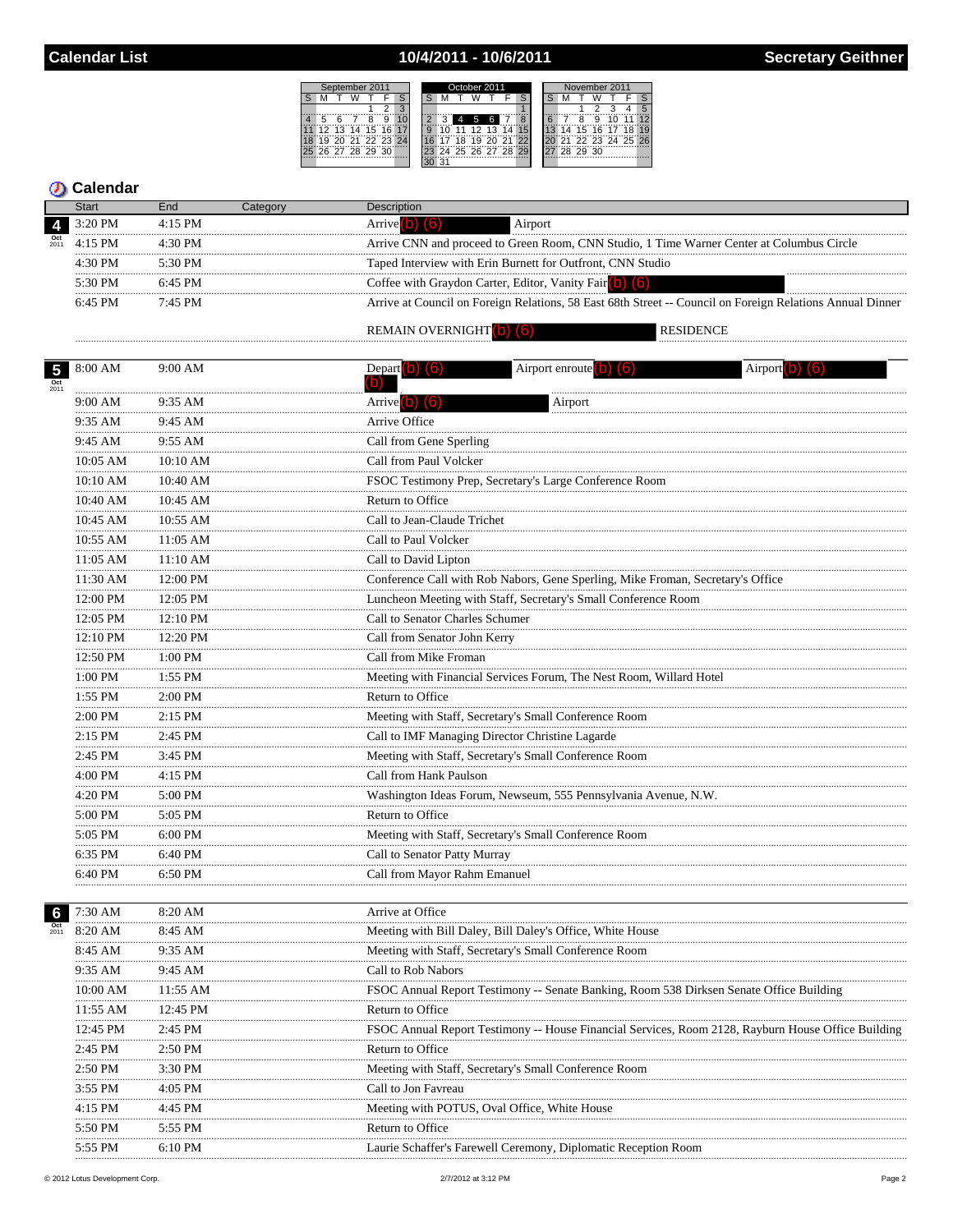## 10/6/2011 - 10/11/2011

|            | September 2011 |    |     |                   |    |  | October 2011 |   |    |    |          |  | November 2011 |                         |  |    |          |       |                |    |    |
|------------|----------------|----|-----|-------------------|----|--|--------------|---|----|----|----------|--|---------------|-------------------------|--|----|----------|-------|----------------|----|----|
|            |                |    |     |                   |    |  |              |   |    |    |          |  |               |                         |  |    |          |       |                |    |    |
|            |                |    |     |                   |    |  |              |   |    |    |          |  |               |                         |  |    |          |       |                |    |    |
|            | 5              |    |     |                   | g  |  |              |   |    |    |          |  |               | $\overline{\mathbf{a}}$ |  |    |          | a     |                |    | 12 |
| 11         | 12             | 13 | 14  | 15                | 16 |  |              | 9 | 10 |    | l 12     |  |               |                         |  |    | 15       | 16 17 |                | 18 | 19 |
| $18^\circ$ | 19             | 20 | -91 | $22\,23\,24$      |    |  |              |   |    | 18 | ïä       |  |               | - 22                    |  | 57 |          |       | 22 23 24 25 26 |    |    |
|            |                |    |     | 25 26 27 28 29 30 |    |  |              |   | 24 |    | 25 26 27 |  | 28 29         |                         |  |    | 28 29 30 |       |                |    |    |
|            |                |    |     |                   |    |  |              |   | 21 |    |          |  |               |                         |  |    |          |       |                |    |    |
|            |                |    |     |                   |    |  |              |   |    |    |          |  |               |                         |  |    |          |       |                |    |    |

|                    | <b>Start</b>  | End           | Category | Description                                                                                               |
|--------------------|---------------|---------------|----------|-----------------------------------------------------------------------------------------------------------|
| $6\phantom{a}$     | 6:10 PM       | 7:20 PM       |          | NEC Meeting, Gene Sperling's Office, White House                                                          |
|                    | 7:20 PM       | 7:30 PM       |          | Return to Office                                                                                          |
|                    | 7:30 PM       | 7:40 PM       |          | Call to Steve Pearlstein, Washington Post                                                                 |
|                    | <br>7:40 PM   | 8:30 PM       |          | Reception with Senior Staff $\begin{pmatrix} 0 \\ 0 \end{pmatrix}$ $\begin{pmatrix} 6 \\ 0 \end{pmatrix}$ |
|                    |               |               |          |                                                                                                           |
| $\overline{7}$     | 7:45 AM       | 8:45 AM       |          | Breakfast with FED Chairman Bernanke, Federal Reserve Board                                               |
| $\frac{Oct}{2011}$ | 8:45 AM       | 8:50 AM       |          | Return to Office                                                                                          |
|                    | 8:50 AM       | 9:15 AM       |          | Phone Call to Steve Pearlstein, Washington Post                                                           |
|                    | 9:15 AM<br>.  | 10:00 AM      |          | Morning Meeting, Secretary's Office                                                                       |
|                    | 10:00 AM<br>  | 10:45 AM      |          | Meeting with Peter Sands, Standard Chartered, Secretary's Office                                          |
|                    | 10:45 AM<br>  | $11:00$ AM    |          | Farewell Photos for Adam Lavier, Mark Paustenbach, Secretary's Office                                     |
|                    | 11:05 AM      | 11:15 AM<br>  |          | Call from FED Chairman Bernanke                                                                           |
|                    | <br>12:00 PM  | 12:35 PM<br>. |          | Weekly One-on-One Meeting with POTUS, Oval Office, White House                                            |
|                    | 12:40 PM      | 12:45 PM      |          | Depart Office enroute $(b)$ $(6)$<br>residence                                                            |
|                    | <br>1:00 PM   | 1:10 PM       |          | Call to Mike Froman                                                                                       |
|                    | .<br>2:00 PM  | $2:15$ PM     |          | Phone Interview with Tom Friedman, New York Times                                                         |
|                    | <br>2:25 PM   | 2:30 PM       |          | Call from Larry Fink                                                                                      |
|                    | 3:00 PM       | 3:10 PM       |          | Phone Call with Bill Dudley                                                                               |
|                    | <br>$3:15$ PM | .<br>3:30 PM  |          | Call from Mayor Rahm Emanuel                                                                              |
|                    | .<br>4:35 PM  | 4:40 PM       |          | Call from James Gorman, Morgan Stanley                                                                    |
|                    | 6:15 PM       | 6:25 PM       |          | residence<br>Arrive (b) (6)                                                                               |
|                    |               |               |          |                                                                                                           |
|                    |               |               |          | <b>REMAIN OVERNIGHT</b> O<br><b>RESIDENCE</b>                                                             |
| 8                  | 8:00 AM       | 9:00 AM       |          | Phone Calls:                                                                                              |
|                    |               |               |          |                                                                                                           |
|                    |               |               |          | Call to Bill Dudley<br>Call to FED Chairman Bernanke                                                      |
|                    |               |               |          | Call to Lloyd Blankfein                                                                                   |
|                    | $6:00$ PM     | 7:00 PM       |          | REMAIN OVERNIGHT<br>RESIDENCE                                                                             |
|                    |               |               |          |                                                                                                           |
| 9                  | 8:00 AM       | 8:10 AM       |          | Phone Calls:                                                                                              |
| Oct                |               |               |          | Call from Mayor Rahm Emanuel                                                                              |
|                    |               |               |          |                                                                                                           |
|                    |               |               |          |                                                                                                           |
|                    |               |               |          | REMAIN OVERNIGHT<br><b>RESIDENCE</b>                                                                      |
|                    | 8:00 AM       | 9:00 AM       |          | FEDERAL HOLIDAY -- COLUMBUS DAY                                                                           |
| 10<br>Oct          |               |               |          |                                                                                                           |
|                    |               |               |          | <b>REMAIN OVERNIGHT</b><br><b>RESIDENCE</b>                                                               |
|                    |               |               |          |                                                                                                           |
| 11                 | 4:15 AM       | 7:00 AM       |          | residence enroute<br>Depart <b>D</b><br>residence                                                         |
| $\frac{Oct}{2011}$ | 7:00 AM       | 7:20 AM       |          | Phone Call with UK Chancellor George Osborne <sup>[0]</sup><br>$\blacksquare$                             |
|                    | 8:00 AM       | 8:30 AM       |          | Phone Call with FED Governor Dan Tarullo                                                                  |
|                    | 8:40 AM       | 8:50 AM       |          | Call from Senator Max Baucus                                                                              |
|                    | 8:50 AM<br>.  | 9:25 AM       |          | <b>Arrive</b> 0                                                                                           |
|                    | 9:25 AM       | 9:30 AM       |          | <b>Depart</b><br>residence enroute Office                                                                 |
|                    | 9:40 AM       | 9:50 AM       |          | Phone Call with Jason Horowitz, The Washington Post                                                       |
|                    | 9:50 AM       | 10:35 AM      |          | Arrive at Treasury                                                                                        |
|                    | 10:35 AM      | 11:00 AM      |          | Phone Call with Lloyd Blankfein                                                                           |
|                    | 11:00 AM      | 11:45 AM      |          | Meeting with Staff, Secretary's Small Conference Room                                                     |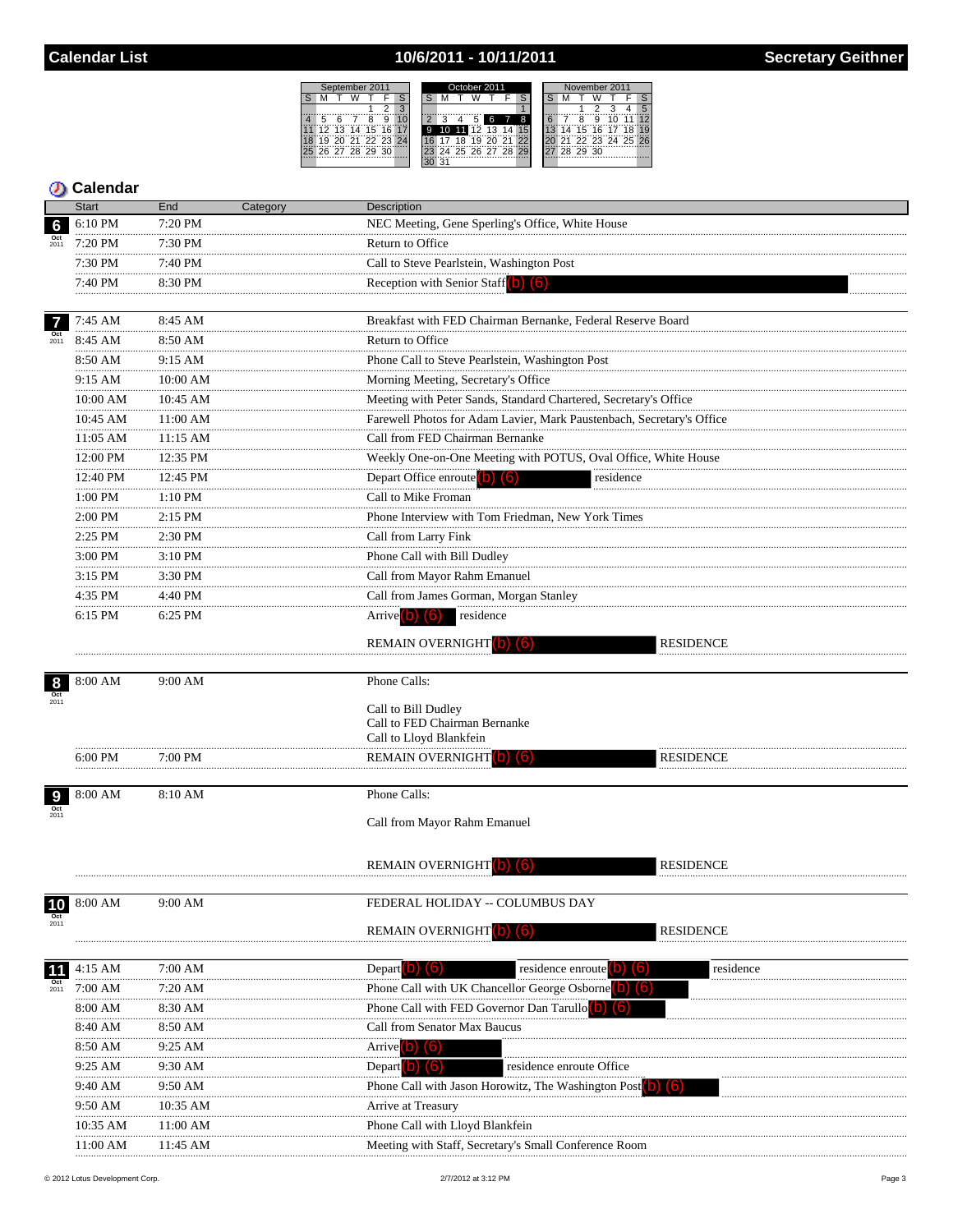### 10/11/2011 - 10/13/2011



|                 | <b>Start</b>                         | End           | Category | Description                                                                                                                                                                                                       |
|-----------------|--------------------------------------|---------------|----------|-------------------------------------------------------------------------------------------------------------------------------------------------------------------------------------------------------------------|
| $\overline{11}$ | 11:45 AM                             | 11:55 AM      |          | Call from Bill Daley, Secretary's Office                                                                                                                                                                          |
|                 | 11:55 AM                             | 12:05 PM      |          | Call from Larry Fink                                                                                                                                                                                              |
|                 | 12:05 PM                             | 1:00 PM       |          | Meeting with FED Chairman Bernanke, Secretary's Small Conference Room                                                                                                                                             |
|                 | 1:00 PM                              | 1:15 PM       |          | Phone Call with Mario Draghi, Secretary's Office                                                                                                                                                                  |
|                 | .<br>1:15 PM                         | 3:00 PM       |          | FSOC Meeting, Secretary's Large Conference Room                                                                                                                                                                   |
|                 | .<br>$3:00$ $\overline{\mathrm{PM}}$ | 3:20 PM       |          | FSOC Meeting, Cash Room                                                                                                                                                                                           |
|                 | .<br>3:20 PM                         | 3:25 PM       |          | Return to Office                                                                                                                                                                                                  |
|                 | .<br>3:25 PM                         | 3:30 PM       |          | Call from Roger Altman                                                                                                                                                                                            |
|                 | .<br>3:30 PM                         | .<br>4:05 PM  |          | Prep for Bloomberg Interview, Secretary's Small Conference Room                                                                                                                                                   |
|                 | .<br>4:05 PM                         | 4:15 PM       |          | Call to Bruce Reed                                                                                                                                                                                                |
|                 | .<br>4:15 PM                         | 4:45 PM       |          | Meeting with Senator Daniel Inouye, S-128, Capitol                                                                                                                                                                |
|                 | .<br>$5:00~\mathrm{PM}$              | 5:25 PM       |          | Meeting with Congressman Harold Rogers, H-216, Capitol                                                                                                                                                            |
|                 | .<br>5:45 PM                         | 6:10 PM       |          | Meeting with Bill Daley, Bill Daley's Office, White House                                                                                                                                                         |
|                 | 6:10 PM                              | 6:30 PM       |          | Depart White House enroute Bloomberg Studio                                                                                                                                                                       |
|                 | 6:30 PM                              | 6:45 PM       |          | LIVE Interview on Bloomberg, 1399 New York Avenue, N.W.                                                                                                                                                           |
|                 | .<br>6:45 PM                         | 6:50 PM       |          | Return to Office                                                                                                                                                                                                  |
|                 | .<br>6:50 PM                         | 6:55 PM       |          | Call from FED Chairman Bernanke                                                                                                                                                                                   |
|                 | .<br>$6:55$ PM                       | 7:30 PM       |          | Meeting with Staff, Secretary's Small Conference Room                                                                                                                                                             |
|                 | 7:30 PM                              | 8:30 PM       |          | Personal Dinner (b) (6)                                                                                                                                                                                           |
|                 | .                                    | .             |          |                                                                                                                                                                                                                   |
| 12              | 7:30 AM                              | 8:15 AM       |          | Daily Meeting with Bill Daley, Bill Daley's Office, White House                                                                                                                                                   |
| Oct<br>$2011$   | 8:15 AM                              | 9:15 AM       |          | Meeting with Senator John Kerry, Kathleen Kerrigan, Secretary's Small Conference Room                                                                                                                             |
|                 | 9:15 AM                              | 9:50 AM       |          | Morning Meeting, Secretary's Small Conference Room                                                                                                                                                                |
|                 | 9:50 AM                              | 10:00 AM      |          | Call from Senator Mary Landrieu                                                                                                                                                                                   |
|                 | 10:05 AM                             | 10:10 AM      |          | Call to Pete Rouse                                                                                                                                                                                                |
|                 | 10:10 AM                             | 10:15 AM      |          | Call from Larry Fink                                                                                                                                                                                              |
|                 | 10:15 AM                             | 10:25 AM      |          | Call from Hank Greenberg                                                                                                                                                                                          |
|                 | 10:30 AM                             | 11:00 AM      |          | Meeting with Senator Thad Cochran, Room 113, Dirksen Senate Office Building                                                                                                                                       |
|                 | <br>$11:15$ AM                       | 11:30 AM      |          | Meeting with Congressman Norm Dicks, Room 2467, Rayburn House Office Building                                                                                                                                     |
|                 | <br>11:30 AM                         | .<br>11:45 AM |          | Return to Office                                                                                                                                                                                                  |
|                 | $11:45$ AM                           | 11:55 AM      |          | Call from IMF Managing Director Christine Lagarde                                                                                                                                                                 |
|                 | 11:55 AM                             | 12:15 PM      |          | Call to Ezra Klein, Washington Post                                                                                                                                                                               |
|                 | 12:15 PM                             | 12:25 PM      |          | Call to Hank Paulson                                                                                                                                                                                              |
|                 | 12:25 PM                             | 12:30 PM      |          | Call to FED Governor Dan Tarullo                                                                                                                                                                                  |
|                 | 12:30 PM                             | 12:40 PM      |          | Call to Jack Lew                                                                                                                                                                                                  |
|                 | 1:00 PM                              | 2:00 PM       |          | Interview with Bethany McLean, Vanity Fair, Secretary's Office                                                                                                                                                    |
|                 | 2:00 PM                              | 2:45 PM       |          | Meeting with Pete Rouse, Ward Room, White House                                                                                                                                                                   |
|                 | 3:00 PM                              | 4:00 PM       |          | Meeting with Jackie Calmes, Eric Dash, New York Times, Damian Paletta, David Wessel, Wall Street<br>Journal, Neil Irwin, Washington Post, Richard McGregor, Financial Times, Secretary's Small Conference<br>Room |
|                 | 4:15 PM                              | 5:00 PM       |          | Meeting with Staff, Secretary's Small Conference Room                                                                                                                                                             |
|                 | 5:00 PM                              | 6:00 PM       |          | Meeting with Staff, Secretary's Small Conference Room                                                                                                                                                             |
|                 | 6:30 PM                              | 7:30 PM       |          | <b>HOLD</b>                                                                                                                                                                                                       |
| 13              | 7:30 AM                              | 8:15 AM       |          | Daily Meeting with Bill Daley, Bill Daley's Office, White House                                                                                                                                                   |
|                 | 8:15 AM                              | 8:40 AM       |          | Return to Office                                                                                                                                                                                                  |
|                 | 8:40 AM                              | 9:00 AM       |          | Arrive White House, Diplomatic Reception Room                                                                                                                                                                     |
|                 | 9:00 AM                              | 9:40 AM       |          | Arrival Ceremony of His Excellency President Lee Myung-Bak of Korea, South Lawn, White House                                                                                                                      |
|                 | 9:40 AM                              | 9:50 AM       |          | Receiving Line, Green Room, White House                                                                                                                                                                           |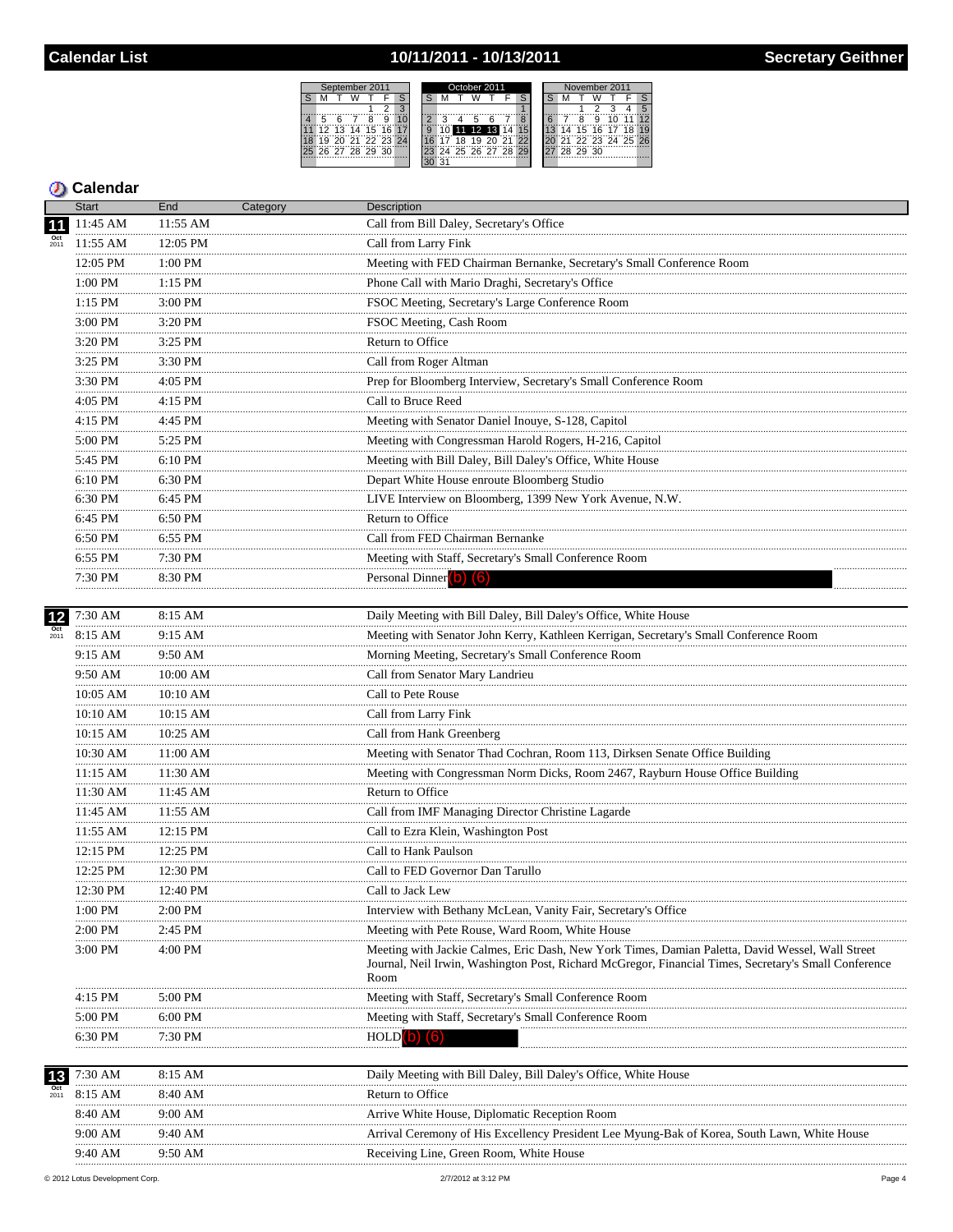### 10/13/2011 - 10/15/2011



|                          | <b>Start</b>   | End          | Category | Description                                                                                                                                           |
|--------------------------|----------------|--------------|----------|-------------------------------------------------------------------------------------------------------------------------------------------------------|
| 13                       | 10:00 AM       | 10:10 AM     |          | Farewell Photo with Kim Wallace, Secretary's Office                                                                                                   |
| $\frac{Oct}{2011}$       | 10:15 AM       | 11:00 AM     |          | Meeting with Staff, Secretary's Small Conference Room                                                                                                 |
|                          | 11:05 AM       | 12:00 PM     |          | Expanded Bilateral Meeting, Cabinet Room, White House                                                                                                 |
|                          | 12:00 PM       | 12:40 PM     |          | Return to Office                                                                                                                                      |
|                          | .<br>12:40 PM  | 1:20 PM      |          | Small Business Testimony Prep, Secretary's Small Conference Room                                                                                      |
|                          | .<br>1:25 PM   | 1:35 PM      |          | Call to David Lane                                                                                                                                    |
|                          | .<br>1:50 PM   | .<br>1:55 PM |          | Call to Ian Solomon                                                                                                                                   |
|                          | 1:55 PM        | 2:00 PM      |          | Call to Rob Nabors                                                                                                                                    |
|                          | .<br>2:00 PM   | .<br>2:05 PM |          | Call to Brian Sack                                                                                                                                    |
|                          | 2:05 PM        | 2:10 PM      |          | Call to Jeffrey Immelt                                                                                                                                |
|                          | 2:10 PM        | 2:20 PM      |          | Call $(b)$ $(6)$                                                                                                                                      |
|                          | .<br>2:25 PM   | 2:30 PM      |          | Call to Meg McConnell                                                                                                                                 |
|                          | 2:30 PM        | 2:35 PM      |          | Meeting with Senator Max Baucus                                                                                                                       |
|                          | .<br>3:45 PM   | 3:50 PM      |          | Return to Office                                                                                                                                      |
|                          | 3:50 PM        | $4:25$ PM    |          | Meeting with Staff, Secretary's Small Conference Room                                                                                                 |
|                          | .<br>4:50 PM   | .<br>5:40 PM |          | Award Ceremony for Kim Wallace, Cash Room                                                                                                             |
|                          | 5:40 PM        | 6:35 PM      |          | Return to Office                                                                                                                                      |
|                          | .<br>$6:35$ PM | .<br>6:40 PM |          | Call from Congressman Barney Frank                                                                                                                    |
|                          | 7:15 PM        | 7:35 PM      |          | Depart Treasury (b) (6)<br>enroute White House                                                                                                        |
|                          | .<br>7:35 PM   | 8:25 PM      |          | Receiving Line, Red Room                                                                                                                              |
|                          | 8:25 PM        | 9:40 PM      |          | State Dinner in Honor of His Excellency President Lee Myung-Bak of Korea, East Room                                                                   |
|                          | 9:40 PM        | 10:15 PM     |          | Depart Treasury Department (b) (6)                                                                                                                    |
|                          | 10:15 PM       | 11:00 PM     |          | Depart $(b)$ $(6)$<br>enroute Paris, France                                                                                                           |
|                          |                |              |          |                                                                                                                                                       |
| 14                       | 11:30 AM       | 11:50 AM     |          | Wheels down $\begin{bmatrix} 0 \\ 0 \end{bmatrix}$ $\begin{bmatrix} 6 \\ 1 \end{bmatrix}$                                                             |
| $\frac{Oct}{2011}$       | 11:50 AM       | 12:40 PM     |          | Depart enroute $(b)$ $(6)$<br>Hotel                                                                                                                   |
|                          | 12:40 PM       | 12:45 PM     |          | Arrive $(b)$ $(6)$<br>Hotel                                                                                                                           |
|                          | 12:45 PM       | 2:50 PM      |          | Executive Time, $\boxed{b}$ $\boxed{6}$                                                                                                               |
|                          | 2:55 PM<br>.   | $3:05$ PM    |          | Press Prep Time b) (6)                                                                                                                                |
|                          | 3:10 PM        | 3:20 PM      |          | CNBC LIVE Interview with Steve Liesman(b) (6)                                                                                                         |
|                          | 3:45 PM<br>.   | 4:15 PM      |          | Bilateral with President Jean Claude Trichet <sup>(b)</sup> (6)                                                                                       |
|                          | 4:25 PM        | 4:55 PM      |          | Bilateral with Wolfgang Schauble (b) (6)                                                                                                              |
|                          | 5:05 PM        | 5:15 PM      |          | Hotel enroute Citi de L'Architecture<br>Depart $(b)$ $(6)$                                                                                            |
|                          | 5:15 PM        | 5:45 PM      |          | Bilateral with French Finance Minister Baroin, Cite De L'Architecture, Minister's Bilateral Room                                                      |
|                          | 6:00 PM        | 6:20 PM      |          | Pullaside with Governor Zhou, Cite de L'Architecture, Reception Site                                                                                  |
|                          | 6:25 PM        | 6:45 PM      |          | G20 Reception, Cite de L'Architecture, Ground Floor                                                                                                   |
|                          | 7:00 PM        | 9:00 PM      |          | G20 Working Dinner -- Session I -- Global Economy and Framework for Strong, Sustainable and Balance<br>Growth -- Cite de l'Architecture, Ground Floor |
|                          |                |              |          | <b>REMAIN OVERNIGHT</b> (b)<br>(lo)                                                                                                                   |
|                          | 9:00 PM        | 9:10 PM      |          | PHONE CALLS                                                                                                                                           |
|                          |                |              |          | 9:00 AM- Call to Gene Sperling                                                                                                                        |
|                          | 7:30 AM        | 8:00 AM      |          | Bilateral with Commissioner Rehn(b) (6)                                                                                                               |
| 15<br>$\frac{Oct}{2011}$ | 8:30 AM        | 12:00 PM     |          | G20 Working Sessions, Ministry of Finance, Pierre Mendes-France Conference Centre                                                                     |
|                          | 12:00 PM       | 12:30 PM     |          | Family Photo, Ministry of Finance, Pierre Mendes-France Conference Centre                                                                             |
|                          | <br>12:30 PM   | $2:00$ PM    |          | Working Lunch, Ministry of Finance, Pierre Mendes-France Conference Centre                                                                            |
|                          | 2:00 PM        | 3:30 PM      |          | G20 Working Sessions, Ministry of Finance, Pierre Mendes-France Conference Centre                                                                     |
|                          | <br>4.00 PM    | $4.45$ PM    |          | Prep for Press Conference, Ministry of Finance, Pierre Mendes-France Conference Centre, Bilateral Room 1                                              |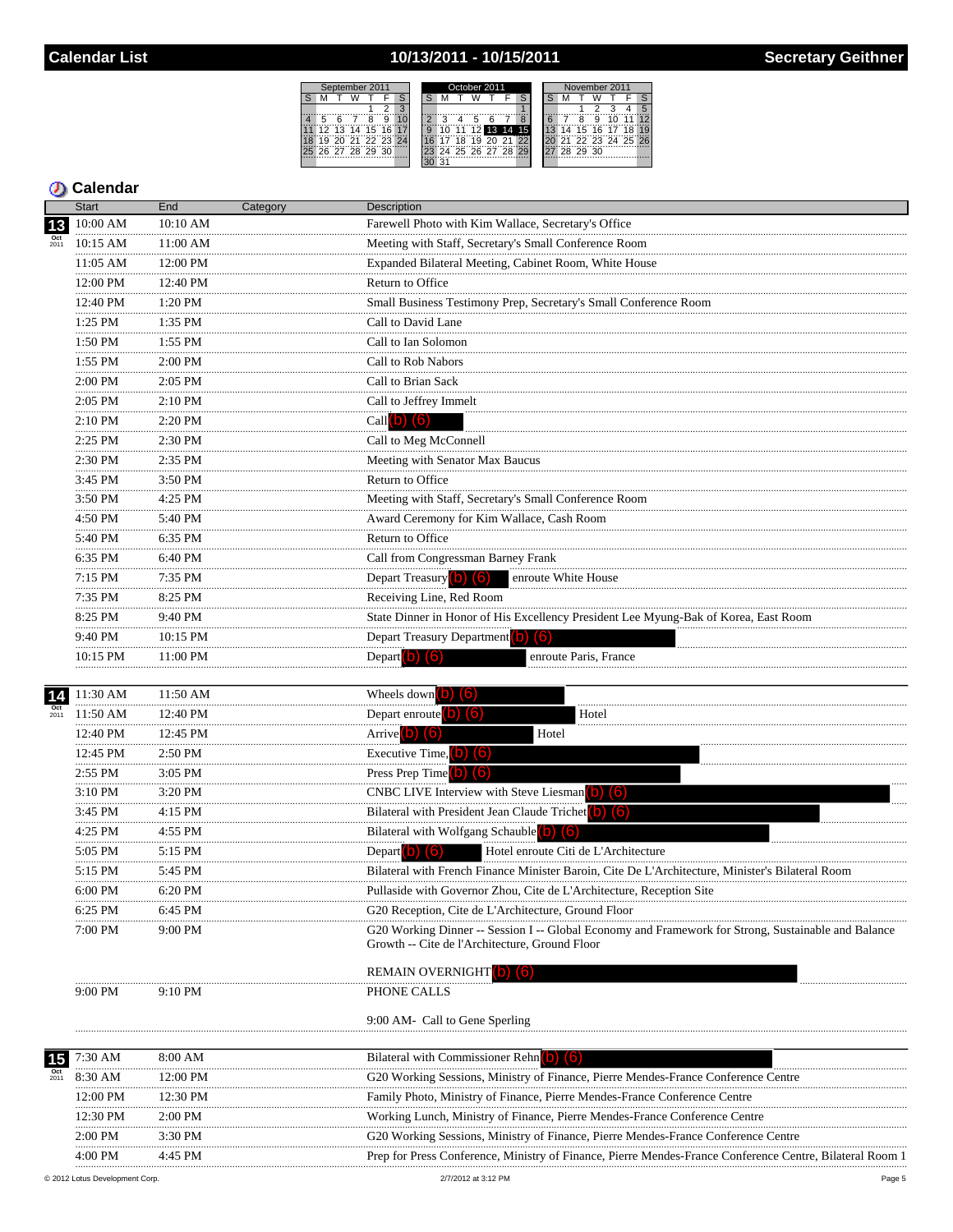### 10/15/2011 - 10/18/2011



| <b>Calendar</b>                |                 |                                                                                           |
|--------------------------------|-----------------|-------------------------------------------------------------------------------------------|
| <b>Start</b>                   | End<br>Category | Description                                                                               |
| 4:50 PM<br>15                  | 5:20 PM         | TFG Press Conference, Ministry of Finance, Pierre Mendes-France Conference Centre         |
| 5:30 PM                        | 6:50 PM         | <b>Informal Meeting with Ministers</b>                                                    |
| 6:55 PM                        | 7:20 PM         | Meeting with Treasury Reporters, Ministry of Finance (b) (6)                              |
| 7:25 PM                        | 8:20 PM         | Depart Ministry of Finance (0) (6)                                                        |
| 8:20 PM                        | 10:20 PM        | Wheels $Up(b)$ $(6)$                                                                      |
| 10:20 PM                       | 11:20 PM        | Wheels Down $\begin{pmatrix} 0 \\ 0 \end{pmatrix}$ $\begin{pmatrix} 6 \\ 0 \end{pmatrix}$ |
|                                |                 | REMAIN OVERNIGHT (b) (6)<br><b>RESIDENCE</b>                                              |
|                                |                 |                                                                                           |
| 10:00 AM<br>16                 | 10:50 AM        | Martin Luther King Memorial Dedication Ceremony, Martin Luther King Memorial              |
| $\frac{Oct}{2011}$<br>10:50 AM | 11:00 AM        | POTUS Arrival and tour of memorial -- Time Capsule Placement                              |
| 2:00 PM                        | 4:00 PM         | Personal $(b)$ $(6)$                                                                      |
|                                | 7:30 AM         | Arrive Office                                                                             |
| 7:20 AM<br>17                  |                 |                                                                                           |
| 7:30 AM                        | 8:10 AM         | Daily Meeting with Bill Daley, Bill Daley's Office, White House                           |
| 8:10 AM                        | 8:15 AM         | Return to Office                                                                          |
| 8:15 AM<br>.                   | 8:25 AM<br>.    | Call to Matt Kabaker                                                                      |
| 8:30 AM                        | 9:40 AM         | NEC Meeting, Gene Sperling's Office, White House                                          |
| 9:40 AM                        | 9:45 AM         | Return to Office                                                                          |
| 9:45 AM                        | 9:50 AM         | Call to IMF Managing Director Christine Lagarde                                           |
| 9:50 AM<br>                    | 9:55 AM         | Call to Jamie Dimon                                                                       |
| 9:55 AM<br>                    | $10:00$ AM      | Call to Larry Fink                                                                        |
| 10:00 AM                       | 11:00 AM        | Meeting with Staff, Secretary's Small Conference Room                                     |
| 11:00 AM<br>                   | 11:30 AM        | Senior Staff Meeting, Secretary's Large Conference Room                                   |
| 11:30 AM                       | 12:00 PM        | Monthly Meeting with FDIC Acting Chairman Marty Gruenberg, Secretary's Office             |
| 12:00 PM                       | 12:15 PM<br>.   | Meeting with Staff, Secretary's Large Conference Room                                     |
| 12:15 PM                       | 12:25 PM        | Call to FED Chairman Bernanke                                                             |
| 1:15 PM                        | 1:20 PM         | Return to Office                                                                          |
| 1:20 PM                        | 1:30 PM         | Call to Gene Sperling                                                                     |
| 1:45 PM                        | 2:00 PM         | Call to Carl Turnipseed, FED                                                              |
| 2:00 PM<br>                    | 3:00 PM<br>.    | NEC Meeting, Gene Sperling's Office, White House                                          |
| 3:30 PM<br>.                   | 4:30 PM         | Meeting with Staff, Secretary's Small Conference Room                                     |
| 4:50 PM                        | 5:00 PM         | Call to Jamie Dimon                                                                       |
| 5:00 PM                        | 5:30 PM         | NEC Meeting, Gene Sperling's Office, White House                                          |
| 5:30 PM<br>.                   | 6:15 PM         | Courtesy Visit with Jake Siewert, Secretary's Office                                      |
| 6:15 PM                        | 7:00 PM         | Meeting with Staff, Secretary's Office                                                    |
| 7:40 PM                        | 7:45 PM         | Personal <b>D</b>                                                                         |
| 7:45 PM                        | 8:30 PM         | Call from President Barack Obama                                                          |
| 8:30 PM                        | 9:00 PM         | Phone Call with Vice Premier Wang Qishan, Secretary's Residence                           |
|                                |                 |                                                                                           |
| 7:20 AM                        | 7:30 AM         | Arrive at Office                                                                          |
| 7:30 AM                        | 7:40 AM         | Call to Jamie Dimon                                                                       |
| 8:10 AM                        | 8:20 AM         | Call to FED Chairman Bernanke                                                             |
| 8:45 AM                        | 8:55 AM         | Call to Bill Daley                                                                        |
| 9:15 AM<br>                    | 9:40 AM         | Morning Meeting, Secretary's Small Conference Room                                        |
| 9:40 AM                        | 9:45 AM         | Depart Office enroute Dirksen Senate Office Building                                      |
| 9:45 AM                        | 10:00 AM        | Call to Brian Deese                                                                       |
| 10:00 AM                       | 12:25 PM        | Senate Small Business Community Testimony, Room 192, Dirksen Senate Office Building       |
| 12:25 PM                       | 12:30 PM        | Return to Office                                                                          |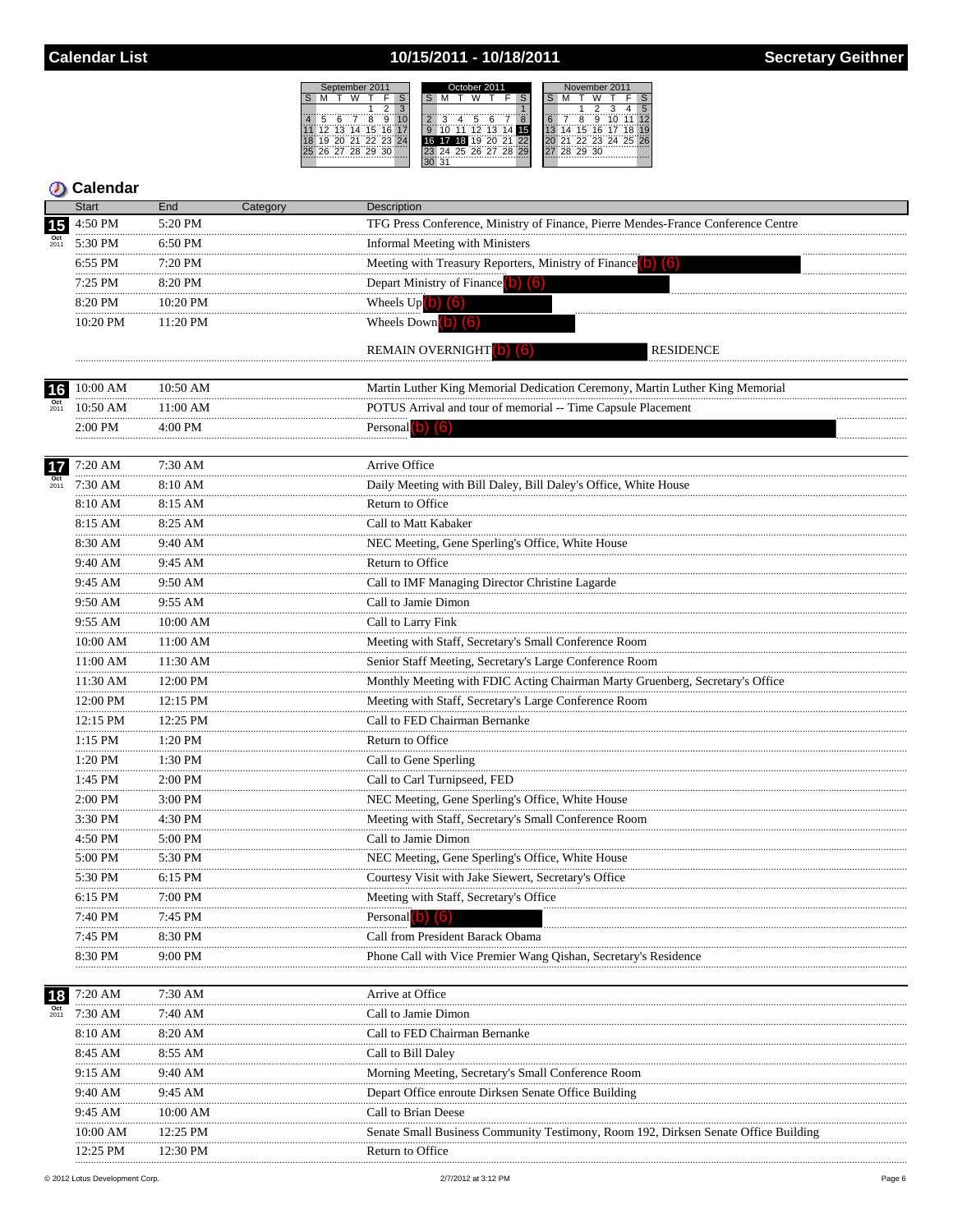### 10/18/2011 - 10/20/2011



|                 | Start        | End            | Category | <b>Description</b>                                                          |
|-----------------|--------------|----------------|----------|-----------------------------------------------------------------------------|
| 18              | 12:30 PM     | 12:35 PM       |          | Call from Mayor Rahm Emanuel                                                |
|                 | 12:45 PM     | 12:55 PM       |          | Call to Mike Froman                                                         |
|                 | 12:55 PM     | 1:05 PM        |          | Call to David Axelrod                                                       |
|                 | <br>2:05 PM  | 2:10 PM        |          | Call to Bill Dudley                                                         |
|                 | .<br>2:25 PM | 2:35 PM        |          | Call to Brian Moynihan, Bank of America                                     |
|                 | .<br>2:35 PM | 2:40 PM        |          | Call to David Lipton                                                        |
|                 | .<br>3:30 PM | 3:35 PM        |          | Call to Bob Diamond                                                         |
|                 | 3:35 PM      | 3:40 PM        |          | Call to Senator Tim Johnson                                                 |
|                 | .<br>3:40 PM | .<br>3:50 PM   |          | Call to Josef Ackermann                                                     |
|                 | .<br>3:50 PM | .<br>4:00 PM   |          | Call to David Nason, GE Capital                                             |
|                 | .<br>4:20 PM | 4:30 PM        |          | Call to James Gorman, Morgan Stanley                                        |
|                 | .<br>4:30 PM | 4:35 PM        |          | Call to Lloyd Blankfein                                                     |
|                 | .<br>5:15 PM | .<br>5:25 PM   |          | Call to Gene Sperling                                                       |
|                 | 5:40 PM      | 5:55 PM        |          | Call from Charles Dallara                                                   |
|                 | 5:55 PM      | 6:05 PM        |          | Call from Larry Fink                                                        |
|                 | 7:00 PM      | 8:00 PM        |          | Personal (b) (6)                                                            |
|                 |              |                |          |                                                                             |
| 19              | 7:20 AM      | 7:30 AM        |          | Arrive Office                                                               |
| $_{2011}^{Oct}$ | 7:30 AM      | 7:40 AM        |          | Call to Gene Sperling                                                       |
|                 | 8:30 AM      | .<br>8:40 AM   |          | Call to Klaus Regling                                                       |
|                 | 8:40 AM      | 8:50 AM        |          | Call from FED Governor Dan Tarullo                                          |
|                 | .<br>8:50 AM | .<br>9:00 AM   |          | Call from FED Chairman Bernanke                                             |
|                 | .<br>9:15 AM | 10:00 AM       |          | Personal Appointment (b) (6)                                                |
|                 | 10:00 AM     | 10:10 AM       |          | Return to Office                                                            |
|                 | 10:10 AM     | 10:15 AM       |          | Call to Jeremy Stein                                                        |
|                 | 10:30 AM     | 10:45 AM       |          | Meeting with Gene Sperling, Brian Deese, Secretary's Small Conference Room  |
|                 | 10:45 AM     | 10:55 AM       |          | Call from FED Chairman Bernanke                                             |
|                 | 11:35 AM     | 11:45 AM       |          | Call to Ed DeMarco                                                          |
|                 | 12:00 PM     | .<br>$1:00$ PM |          | Weekly Lunch with Deputy Secretary Wolin, Secretary's Small Conference Room |
|                 | .<br>1:00 PM | .<br>1:30 PM   |          | Monthly Meeting with SEC Chair Mary Schapiro, Secretary's Office            |
|                 | .<br>1:30 PM | .<br>1:40 PM   |          | Meeting with David Cohen, Secretary's Office                                |
|                 | .<br>1:40 PM | .<br>1:45 PM   |          | Call to Philipp Hildebrand                                                  |
|                 | .<br>1:45 PM | 2:00 PM        |          | Meeting with Staff, Secretary's Office                                      |
|                 | 2:00 PM      | 3:00 PM        |          | Meeting with Richard Trumka, Secretary's Small Conference Room              |
|                 | 3:00 PM      | 4:20 PM        |          | Meeting with Tom Donilon, Tom Donilon's Office, White House                 |
|                 | 4:20 PM      | 4:25 PM        |          | Return to Office                                                            |
|                 | <br>4:25 PM  | 4:30 PM        |          | Call to Ed DeMarco                                                          |
|                 | 4:40 PM      | 4:45 PM        |          | Call to Gene Sperling                                                       |
|                 | 4:45 PM      | 5:45 PM        |          | Meeting with Staff, Secretary's Small Conference Room                       |
|                 | $6:00$ PM    | 7:00 PM        |          | Meeting with Bill Daley, Bill Daley's Office, White House                   |
|                 | 7:00 PM      | 8:00 PM        |          | Personal <b>b</b>                                                           |
|                 |              |                |          |                                                                             |
| 20              | 7:45 AM      | 8:45 AM        |          | Breakfast with FED Chairman Bernanke, Federal Reserve Board                 |
|                 | 8:45 AM      | 9:00 AM        |          | Return to Office                                                            |
|                 | 9:00 AM      | 9:15 AM        |          | Daily Intelligence Briefing, Secretary's Office                             |
|                 | 9:15 AM      | 9:50 AM        |          | Morning Meeting, Secretary's Small Conference Room                          |
|                 | 9:50 AM      | 10:15 AM       |          | Phone Call with EU Commissioner Olli Rehn, Secretary's Office               |
|                 | 10:15 AM     | 10:25 AM       |          | Call to Senator Mark Pryor, Secretary's Office                              |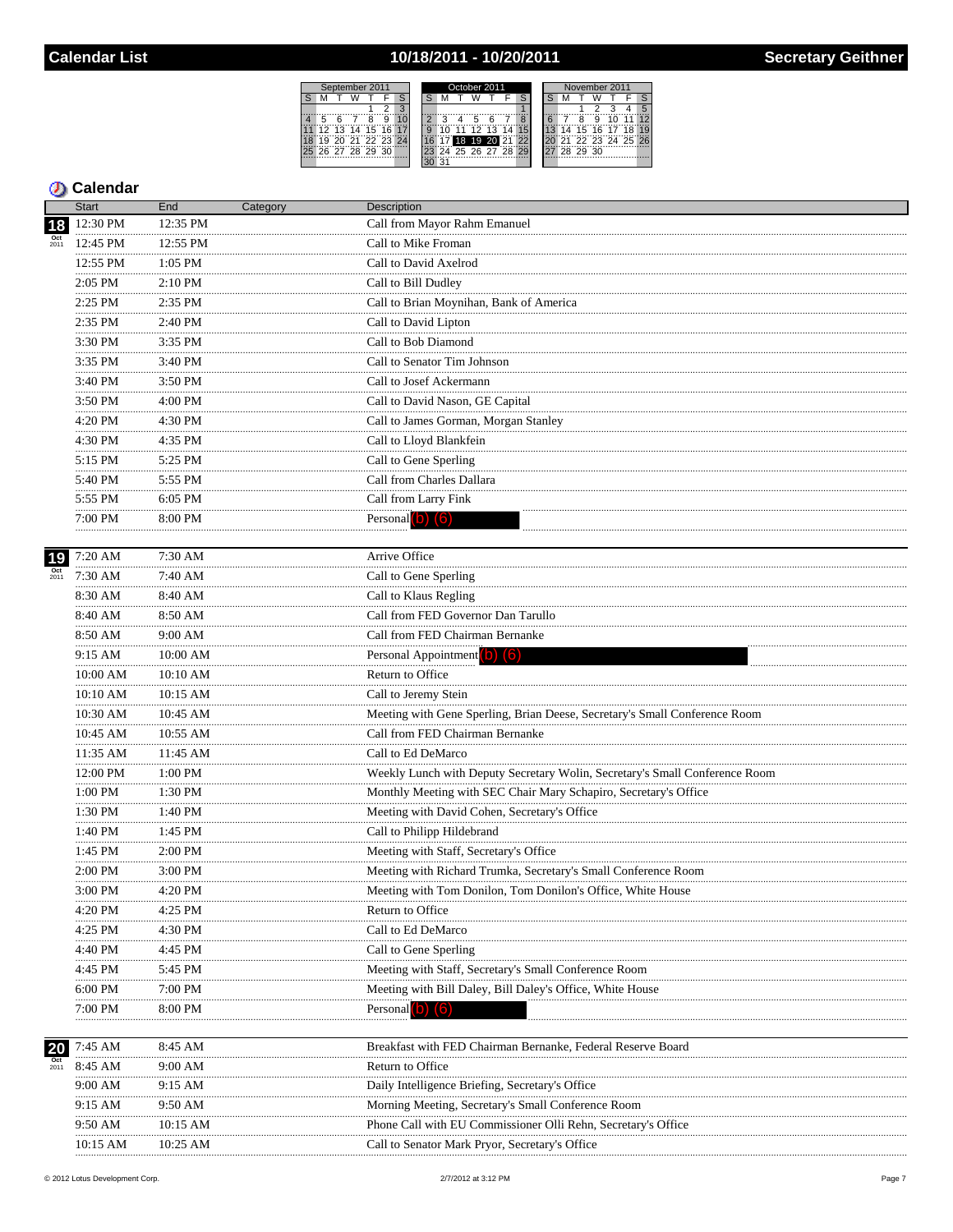### 10/20/2011 - 10/24/2011



### **5** Calendar

|                    | Start              | End           | Category | Description                                                                                |
|--------------------|--------------------|---------------|----------|--------------------------------------------------------------------------------------------|
| 20                 | 10:25 AM           | 10:35 AM      |          | Call to Larry Meyer, Secretary's Office                                                    |
|                    | 11:00 AM           | 11:35 AM      |          | Phone Interview with Bethany McLean, Vanity Fair, Secretary's Office                       |
|                    | 11:35 AM           | 12:40 PM      |          | Meeting with POTUS, Oval Office, White House                                               |
|                    | 12:40 PM           | 12:45 PM      |          | Return to Office                                                                           |
|                    | 12:45 PM           | 1:00 PM       |          | Call to Christine Lagarde, Secretary's Office                                              |
|                    | 1:00 PM            | 1:15 PM<br>.  |          | Call to Jens Weidman                                                                       |
|                    | <br>1:30 PM        | 2:05 PM       |          | Monthly Meeting with Gary Gensler, Secretary's Office                                      |
|                    | <br>$2:15$ PM      | 2:45 PM       |          | Meeting with Staff, Secretary's Small Conference Room                                      |
|                    | <br>2:45 PM        | .<br>3:40 PM  |          | Meeting with Staff, Secretary's Small Conference Room                                      |
|                    | <br>3:40 PM        | 3:50 PM       |          | Call from Gene Sperling                                                                    |
|                    | 3:50 PM            | 4:00 PM       |          | Call from Larry Fink                                                                       |
|                    | <br>4:00 PM        | 4:15 PM       |          | Phone Call with Congresswoman Kay Granger, Secretary's Office                              |
|                    | <br>5:00 PM        | 5:45 PM       |          | Farewell/Award Ceremony for Sara Aviel and David Vandivier, Diplomatic Reception Room      |
|                    | 7:30 PM            | 8:30 PM       |          | Personal Dinner (b) (6)                                                                    |
|                    |                    |               |          |                                                                                            |
| 21                 | 8:00 AM            | 8:30 AM       |          | Daily Meeting with Bill Daley, Bill Daley's Office, White House                            |
| 2011               | 8:30 AM            | 9:25 AM       |          | Breakfast with David Brooks, New York Times, Secretary's Small Conference Room             |
|                    | 9:25 AM            | 9:45 AM       |          | Morning Meeting, Secretary's Large Conference Room                                         |
|                    | 9:45 AM<br>        | 10:15 AM      |          | Meeting with Staff, Secretary's Small Conference Room                                      |
|                    | 10:15 AM           | 10:45 AM      |          | Meeting with Staff, Secretary's Small Conference Room                                      |
|                    | 10:45 AM<br>       | 10:50 AM      |          | Conference Call with Brian Deese, Bob Ryan, Phyllis Caldwell, Secretary's Office           |
|                    | $10:50$ AM         | $11:00$ AM    |          | Call to Bill Daley                                                                         |
|                    | 11:00 AM           | 11:20 AM      |          | Phone Call with Ed DeMarco                                                                 |
|                    | 11:20 AM           | 11:30 AM<br>  |          | Call to Senator Inouye                                                                     |
|                    | 11:30 AM           | 11:45 AM      |          | Call to Mario Draghi                                                                       |
|                    | 11:45 AM<br>       | 12:05 PM      |          | Meeting with Staff, Secretary's Small Conference Room                                      |
|                    | 12:10 PM<br>.      | 12:20 PM      |          | Depart Office enroute (b) (6)<br>residence                                                 |
|                    | 12:20 PM<br>       | 12:30 PM<br>. |          | Call to Klaus Regling                                                                      |
|                    | $1:15$ PM<br>.     | $1:25$ PM     |          | Call to David Lipton                                                                       |
|                    | 1:40 PM            | 1:45 PM       |          | Call to Brian Sack                                                                         |
|                    | .<br>$1:45$ PM<br> | 1:50 PM<br>.  |          | Call to Michelle Smith                                                                     |
|                    | 2:10 PM            | 2:20 PM       |          | Call to Jamie Dimon                                                                        |
|                    | 3:20 PM            | 3:30 PM       |          | Call to Senator Patty Murray                                                               |
|                    | .<br>4:15 PM       | 4:40 PM       |          | Arrive <sup>(b)</sup> (6)                                                                  |
|                    | 4:40 PM            | 4:50 PM       |          | Call to Bill Daley                                                                         |
|                    | $6:00$ PM          | 7:00 PM       |          | <b>REMAIN OVERNIGHT</b> (b)<br><b>RESIDENCE</b><br>l b                                     |
| 22                 | 8:00 AM            | 9:00 AM       |          | <b>RESIDENCE</b><br>$(b)$ $(6)$                                                            |
| $\frac{Oct}{2011}$ | 10:00 AM           | 10:30 AM      |          | Call to German Finance Minister Wolfgang Schauble                                          |
|                    |                    |               |          |                                                                                            |
| 23                 | 8:00 AM            | 9:00 AM       |          | $(b)$ $(6)$<br><b>RESIDENCE</b>                                                            |
| $\frac{Oct}{2011}$ | 10:00 AM<br>       | 11:00 AM<br>  |          | Call to French Finance Minister Francois Baroin, Minister Baroin left a voice mail message |
| 24                 | 4:15 AM            | 8:10 AM       |          | Depart <b>O</b><br>$\blacksquare$<br>residence enroute<br>residence<br>Тo                  |
| 2011               | 8:10 AM            | 8:20 AM       |          | Phone Call with Senator Sherrod Brown                                                      |
|                    | 9:00 AM            | 9:20 AM       |          | <b>Arrive<sup>l</sup></b><br>(6)<br>residence                                              |
|                    | <br>9:20 AM        | .<br>10:10 AM |          | Depart <sup>1</sup><br>residence enroute White House                                       |
|                    | 10:10 AM           | 10:50 AM      |          | Arrive White House -- proceed to Bill Daley's Office for Meeting, White House              |
|                    | 10:50 AM           | 11:00 AM      |          | Arrive Office                                                                              |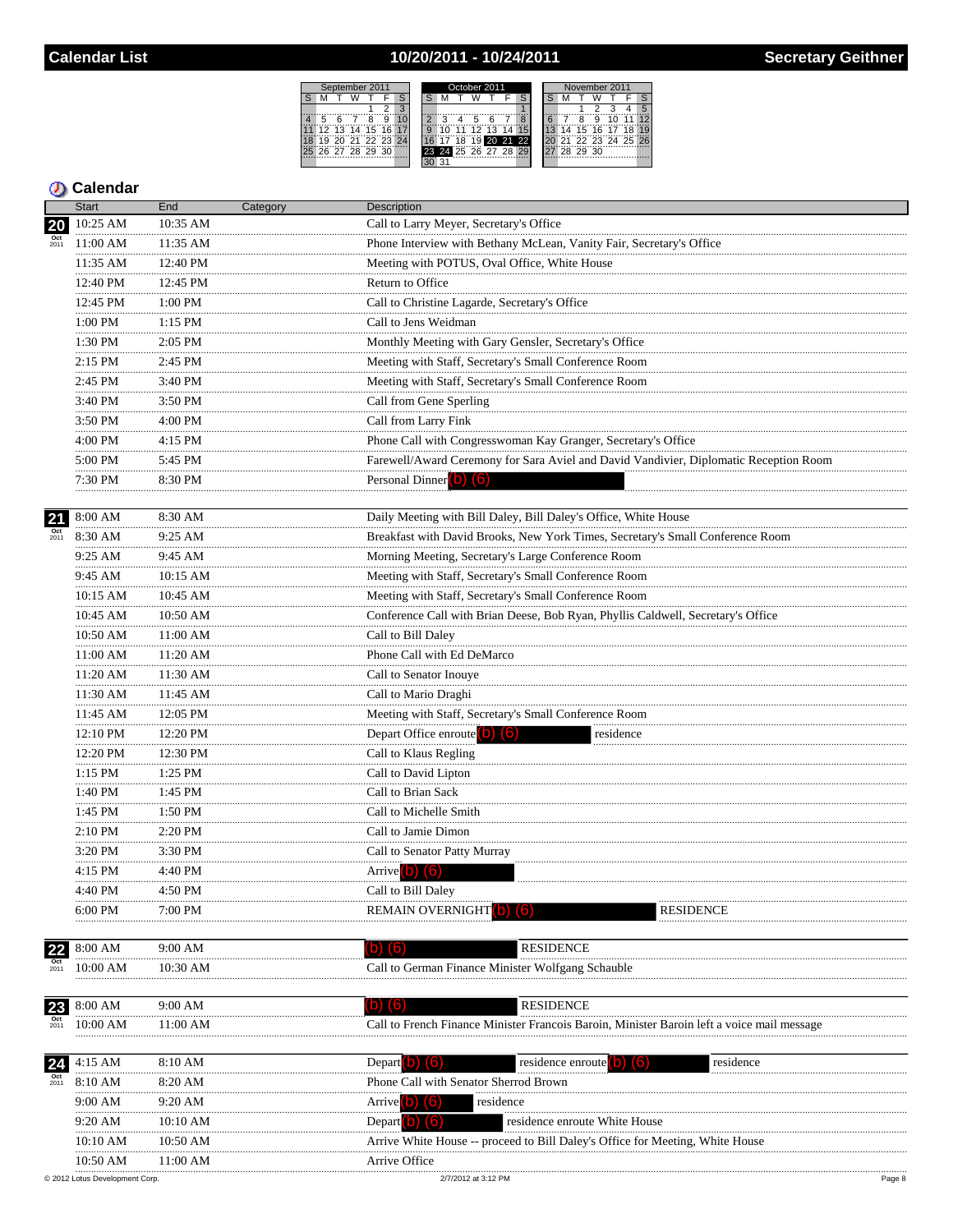## 10/24/2011 - 10/26/2011

 $\overline{M}$ ʻä Ŧ. 11 12 13 1 |18||19||20||2<br>|25||26||27||2

| September 2011          | October 2011             | November 2011           |  |  |  |  |  |  |  |
|-------------------------|--------------------------|-------------------------|--|--|--|--|--|--|--|
| м                       | s                        |                         |  |  |  |  |  |  |  |
|                         |                          |                         |  |  |  |  |  |  |  |
| 6<br>5<br>9<br>я        | 8                        | 12<br>9                 |  |  |  |  |  |  |  |
| 12 13<br>16 17<br>14 15 | .14<br>12, 13<br>15<br>g | 15 16 17 18<br>19<br>14 |  |  |  |  |  |  |  |
| 19 20 21 22 23 24       | ジジ<br>я<br>19<br>20      | 21 22 23 24 25 26       |  |  |  |  |  |  |  |
| 26 27 28 29 30          | 24 25 26 27 28<br>29     | 28 29 30                |  |  |  |  |  |  |  |
|                         |                          |                         |  |  |  |  |  |  |  |

| 11:00 AM<br>11:35 AM<br>Senior Staff Meeting, Secretary's Large Conference Room<br>24<br>12:10 PM<br>12:20 PM<br>Call from Larry Fink<br>2:00 PM<br>Meeting with Staff, Secretary's Small Conference Room<br>1:00 PM<br>2:00 PM<br>2:20 PM<br>Monthly FinSOB Meeting -- conference call, Secretary's Office<br>.<br>2:20 PM<br>2:30 PM<br>Call to Gene Sperling<br>Call to FED Chairman Bernanke<br>2:55 PM<br>3:05 PM<br>.<br>$3:05$ PM<br>$3:10$ PM<br>Call to Brian Deese<br>.<br>3:30 PM<br>4:00 PM<br>Meeting with Staff, Secretary's Office<br>Meeting with Al Hunt, Bloomberg News, Secretary's Office<br>4:00 PM<br>4:35 PM<br>.<br>.<br>4:45 PM<br>5:30 PM<br>Meeting with Staff, Secretary's Small Conference Room<br>6:15 PM<br>Meeting with Staff, Secretary's Small Conference Room<br>5:30 PM<br>.<br>6:15 PM<br>7:00 PM<br>Meeting with Staff, Secretary's Office<br>7:00 PM<br>8:10 PM<br>Dinner with Former Secretary Hank Paulson, Secretary's Small Conference Room<br>8:10 PM<br>8:15 PM<br>Depart Office enroute residence<br>8:15 PM<br>8:20 PM<br>Call from Brian Deese<br>Depart residence enroute $(6)(6)$<br>5:40 AM<br>6:25 AM<br>Airport<br>$\frac{Oct}{2011}$<br>Airport enroute Raleigh/Durham, NC (b) (6)<br>6:25 AM<br>7:35 AM<br>Depart $(b)$ $(6)$<br>.<br>Arrive $(b)$ $(6)$<br>$7:45$ AM<br>Airport<br>$7:35$ AM<br>Arrive Research Triangle Park Foundation, 12 Davis Drive, Durham, NC<br>8:00 AM<br>7:45 AM<br>Business Leaders Roundtable, Research Triangle Park Foundation, 12 Davis Drive, Durham, NC<br>8:00 AM<br>9:00 AM<br>Drive from Research Triangle Park Area enroute Wilmington, NC<br>9:00 AM<br>9:45 AM<br>9:45 AM<br>9:55 AM<br>Call from Larry Fink<br>10:05 AM<br>10:20 AM<br>Call to Jason Furman<br>11:15 AM<br>11:00 AM<br>Briefing on Corning and Wilmington Fiber Optics Facility, 310 N. College Road, Wilmington, NC<br>11:15 AM<br>12:00 PM<br>Tour of Wilmington Fiber Optics Facility, 310 N. College Road, Wilmington, NC<br>.<br>12:00 PM<br>12:15 PM<br>Courtesy Meeting with Wendell Weeks, CEO of Corning, 310 N. College Road, Wilmington, NC<br>.<br>$\frac{12:25 \text{ PM}}{12:25 \text{ PM}}$<br>12:15 PM<br>Prep for Press Availability and Interviews, 310 N. College Road, Wilmington, NC<br>12:45 PM<br>12:25 PM<br>Press Availability, 310 N. College Road, Wilmington, NC<br>.<br>Prep for O'Donnell Interview<br>12:45 PM<br>$1:00$ PM<br>.<br>Taped Interview with Norah O'Donnell, CBS Evening News, 310 N. College Road, Wilmington, NC<br>1:00 PM<br>1:15 PM<br>1:15 PM<br>2:00 PM<br>Depart enroute Airport<br>2:00 PM<br>2:15 PM<br>Call to Bill Daley<br>2:15 PM<br>2:20 PM<br>Call to David Lipton<br>Depart Wilmington, NC enroute Charlotte, NC (b) (6)<br>2:25 PM<br>3:35 PM<br><br>.<br>3:35 PM<br>3:40 PM<br>Arrive Charlotte, NC<br>3:40 PM<br>3:45 PM<br>Call from President Barack Obama<br>3:45 PM<br>3:55 PM<br>Call to John Podesta<br>4:35 PM<br>5:50 PM<br>Depart Charlotte, NC enroute<br>Airport<br>Arrive <sup>(b)</sup> (6)<br>5:50 PM<br>Airport<br>6:15 PM<br>6:15 PM<br><b>Arrive Treasury Department</b><br>6:45 PM<br>7:50 AM<br>8:40 AM<br>Daily Meeting with Bill Daley, Bill Daley's Office, White House<br>26<br>8:40 AM<br>8:50 AM<br>Return to Office<br>2011<br>8:50 AM<br>9:00 AM<br>Call to David Lipton<br>9:00 AM<br>9:15 AM<br>Daily Intelligence Briefing, Secretary's Office<br>9:45 AM<br>9:15 AM<br>Morning Meeting, Secretary's Small Conference Room |    | <b>Start</b> | End      | Category | Description            |
|------------------------------------------------------------------------------------------------------------------------------------------------------------------------------------------------------------------------------------------------------------------------------------------------------------------------------------------------------------------------------------------------------------------------------------------------------------------------------------------------------------------------------------------------------------------------------------------------------------------------------------------------------------------------------------------------------------------------------------------------------------------------------------------------------------------------------------------------------------------------------------------------------------------------------------------------------------------------------------------------------------------------------------------------------------------------------------------------------------------------------------------------------------------------------------------------------------------------------------------------------------------------------------------------------------------------------------------------------------------------------------------------------------------------------------------------------------------------------------------------------------------------------------------------------------------------------------------------------------------------------------------------------------------------------------------------------------------------------------------------------------------------------------------------------------------------------------------------------------------------------------------------------------------------------------------------------------------------------------------------------------------------------------------------------------------------------------------------------------------------------------------------------------------------------------------------------------------------------------------------------------------------------------------------------------------------------------------------------------------------------------------------------------------------------------------------------------------------------------------------------------------------------------------------------------------------------------------------------------------------------------------------------------------------------------------------------------------------------------------------------------------------------------------------------------------------------------------------------------------------------------------------------------------------------------------------------------------------------------------------------------------------------------------------------------------------------------------------------------------------------------------------------------------------------------------------------------------------------------------------------------------------------------------------------------------------------------------------------------------------------------------------------------------------------------------------------------------------------------------|----|--------------|----------|----------|------------------------|
|                                                                                                                                                                                                                                                                                                                                                                                                                                                                                                                                                                                                                                                                                                                                                                                                                                                                                                                                                                                                                                                                                                                                                                                                                                                                                                                                                                                                                                                                                                                                                                                                                                                                                                                                                                                                                                                                                                                                                                                                                                                                                                                                                                                                                                                                                                                                                                                                                                                                                                                                                                                                                                                                                                                                                                                                                                                                                                                                                                                                                                                                                                                                                                                                                                                                                                                                                                                                                                                                                          |    |              |          |          |                        |
|                                                                                                                                                                                                                                                                                                                                                                                                                                                                                                                                                                                                                                                                                                                                                                                                                                                                                                                                                                                                                                                                                                                                                                                                                                                                                                                                                                                                                                                                                                                                                                                                                                                                                                                                                                                                                                                                                                                                                                                                                                                                                                                                                                                                                                                                                                                                                                                                                                                                                                                                                                                                                                                                                                                                                                                                                                                                                                                                                                                                                                                                                                                                                                                                                                                                                                                                                                                                                                                                                          |    |              |          |          |                        |
|                                                                                                                                                                                                                                                                                                                                                                                                                                                                                                                                                                                                                                                                                                                                                                                                                                                                                                                                                                                                                                                                                                                                                                                                                                                                                                                                                                                                                                                                                                                                                                                                                                                                                                                                                                                                                                                                                                                                                                                                                                                                                                                                                                                                                                                                                                                                                                                                                                                                                                                                                                                                                                                                                                                                                                                                                                                                                                                                                                                                                                                                                                                                                                                                                                                                                                                                                                                                                                                                                          |    |              |          |          |                        |
|                                                                                                                                                                                                                                                                                                                                                                                                                                                                                                                                                                                                                                                                                                                                                                                                                                                                                                                                                                                                                                                                                                                                                                                                                                                                                                                                                                                                                                                                                                                                                                                                                                                                                                                                                                                                                                                                                                                                                                                                                                                                                                                                                                                                                                                                                                                                                                                                                                                                                                                                                                                                                                                                                                                                                                                                                                                                                                                                                                                                                                                                                                                                                                                                                                                                                                                                                                                                                                                                                          |    |              |          |          |                        |
|                                                                                                                                                                                                                                                                                                                                                                                                                                                                                                                                                                                                                                                                                                                                                                                                                                                                                                                                                                                                                                                                                                                                                                                                                                                                                                                                                                                                                                                                                                                                                                                                                                                                                                                                                                                                                                                                                                                                                                                                                                                                                                                                                                                                                                                                                                                                                                                                                                                                                                                                                                                                                                                                                                                                                                                                                                                                                                                                                                                                                                                                                                                                                                                                                                                                                                                                                                                                                                                                                          |    |              |          |          |                        |
|                                                                                                                                                                                                                                                                                                                                                                                                                                                                                                                                                                                                                                                                                                                                                                                                                                                                                                                                                                                                                                                                                                                                                                                                                                                                                                                                                                                                                                                                                                                                                                                                                                                                                                                                                                                                                                                                                                                                                                                                                                                                                                                                                                                                                                                                                                                                                                                                                                                                                                                                                                                                                                                                                                                                                                                                                                                                                                                                                                                                                                                                                                                                                                                                                                                                                                                                                                                                                                                                                          |    |              |          |          |                        |
|                                                                                                                                                                                                                                                                                                                                                                                                                                                                                                                                                                                                                                                                                                                                                                                                                                                                                                                                                                                                                                                                                                                                                                                                                                                                                                                                                                                                                                                                                                                                                                                                                                                                                                                                                                                                                                                                                                                                                                                                                                                                                                                                                                                                                                                                                                                                                                                                                                                                                                                                                                                                                                                                                                                                                                                                                                                                                                                                                                                                                                                                                                                                                                                                                                                                                                                                                                                                                                                                                          |    |              |          |          |                        |
|                                                                                                                                                                                                                                                                                                                                                                                                                                                                                                                                                                                                                                                                                                                                                                                                                                                                                                                                                                                                                                                                                                                                                                                                                                                                                                                                                                                                                                                                                                                                                                                                                                                                                                                                                                                                                                                                                                                                                                                                                                                                                                                                                                                                                                                                                                                                                                                                                                                                                                                                                                                                                                                                                                                                                                                                                                                                                                                                                                                                                                                                                                                                                                                                                                                                                                                                                                                                                                                                                          |    |              |          |          |                        |
|                                                                                                                                                                                                                                                                                                                                                                                                                                                                                                                                                                                                                                                                                                                                                                                                                                                                                                                                                                                                                                                                                                                                                                                                                                                                                                                                                                                                                                                                                                                                                                                                                                                                                                                                                                                                                                                                                                                                                                                                                                                                                                                                                                                                                                                                                                                                                                                                                                                                                                                                                                                                                                                                                                                                                                                                                                                                                                                                                                                                                                                                                                                                                                                                                                                                                                                                                                                                                                                                                          |    |              |          |          |                        |
|                                                                                                                                                                                                                                                                                                                                                                                                                                                                                                                                                                                                                                                                                                                                                                                                                                                                                                                                                                                                                                                                                                                                                                                                                                                                                                                                                                                                                                                                                                                                                                                                                                                                                                                                                                                                                                                                                                                                                                                                                                                                                                                                                                                                                                                                                                                                                                                                                                                                                                                                                                                                                                                                                                                                                                                                                                                                                                                                                                                                                                                                                                                                                                                                                                                                                                                                                                                                                                                                                          |    |              |          |          |                        |
|                                                                                                                                                                                                                                                                                                                                                                                                                                                                                                                                                                                                                                                                                                                                                                                                                                                                                                                                                                                                                                                                                                                                                                                                                                                                                                                                                                                                                                                                                                                                                                                                                                                                                                                                                                                                                                                                                                                                                                                                                                                                                                                                                                                                                                                                                                                                                                                                                                                                                                                                                                                                                                                                                                                                                                                                                                                                                                                                                                                                                                                                                                                                                                                                                                                                                                                                                                                                                                                                                          |    |              |          |          |                        |
|                                                                                                                                                                                                                                                                                                                                                                                                                                                                                                                                                                                                                                                                                                                                                                                                                                                                                                                                                                                                                                                                                                                                                                                                                                                                                                                                                                                                                                                                                                                                                                                                                                                                                                                                                                                                                                                                                                                                                                                                                                                                                                                                                                                                                                                                                                                                                                                                                                                                                                                                                                                                                                                                                                                                                                                                                                                                                                                                                                                                                                                                                                                                                                                                                                                                                                                                                                                                                                                                                          |    |              |          |          |                        |
|                                                                                                                                                                                                                                                                                                                                                                                                                                                                                                                                                                                                                                                                                                                                                                                                                                                                                                                                                                                                                                                                                                                                                                                                                                                                                                                                                                                                                                                                                                                                                                                                                                                                                                                                                                                                                                                                                                                                                                                                                                                                                                                                                                                                                                                                                                                                                                                                                                                                                                                                                                                                                                                                                                                                                                                                                                                                                                                                                                                                                                                                                                                                                                                                                                                                                                                                                                                                                                                                                          |    |              |          |          |                        |
|                                                                                                                                                                                                                                                                                                                                                                                                                                                                                                                                                                                                                                                                                                                                                                                                                                                                                                                                                                                                                                                                                                                                                                                                                                                                                                                                                                                                                                                                                                                                                                                                                                                                                                                                                                                                                                                                                                                                                                                                                                                                                                                                                                                                                                                                                                                                                                                                                                                                                                                                                                                                                                                                                                                                                                                                                                                                                                                                                                                                                                                                                                                                                                                                                                                                                                                                                                                                                                                                                          |    |              |          |          |                        |
|                                                                                                                                                                                                                                                                                                                                                                                                                                                                                                                                                                                                                                                                                                                                                                                                                                                                                                                                                                                                                                                                                                                                                                                                                                                                                                                                                                                                                                                                                                                                                                                                                                                                                                                                                                                                                                                                                                                                                                                                                                                                                                                                                                                                                                                                                                                                                                                                                                                                                                                                                                                                                                                                                                                                                                                                                                                                                                                                                                                                                                                                                                                                                                                                                                                                                                                                                                                                                                                                                          |    |              |          |          |                        |
|                                                                                                                                                                                                                                                                                                                                                                                                                                                                                                                                                                                                                                                                                                                                                                                                                                                                                                                                                                                                                                                                                                                                                                                                                                                                                                                                                                                                                                                                                                                                                                                                                                                                                                                                                                                                                                                                                                                                                                                                                                                                                                                                                                                                                                                                                                                                                                                                                                                                                                                                                                                                                                                                                                                                                                                                                                                                                                                                                                                                                                                                                                                                                                                                                                                                                                                                                                                                                                                                                          |    |              |          |          |                        |
|                                                                                                                                                                                                                                                                                                                                                                                                                                                                                                                                                                                                                                                                                                                                                                                                                                                                                                                                                                                                                                                                                                                                                                                                                                                                                                                                                                                                                                                                                                                                                                                                                                                                                                                                                                                                                                                                                                                                                                                                                                                                                                                                                                                                                                                                                                                                                                                                                                                                                                                                                                                                                                                                                                                                                                                                                                                                                                                                                                                                                                                                                                                                                                                                                                                                                                                                                                                                                                                                                          | 25 |              |          |          |                        |
|                                                                                                                                                                                                                                                                                                                                                                                                                                                                                                                                                                                                                                                                                                                                                                                                                                                                                                                                                                                                                                                                                                                                                                                                                                                                                                                                                                                                                                                                                                                                                                                                                                                                                                                                                                                                                                                                                                                                                                                                                                                                                                                                                                                                                                                                                                                                                                                                                                                                                                                                                                                                                                                                                                                                                                                                                                                                                                                                                                                                                                                                                                                                                                                                                                                                                                                                                                                                                                                                                          |    |              |          |          |                        |
|                                                                                                                                                                                                                                                                                                                                                                                                                                                                                                                                                                                                                                                                                                                                                                                                                                                                                                                                                                                                                                                                                                                                                                                                                                                                                                                                                                                                                                                                                                                                                                                                                                                                                                                                                                                                                                                                                                                                                                                                                                                                                                                                                                                                                                                                                                                                                                                                                                                                                                                                                                                                                                                                                                                                                                                                                                                                                                                                                                                                                                                                                                                                                                                                                                                                                                                                                                                                                                                                                          |    |              |          |          |                        |
|                                                                                                                                                                                                                                                                                                                                                                                                                                                                                                                                                                                                                                                                                                                                                                                                                                                                                                                                                                                                                                                                                                                                                                                                                                                                                                                                                                                                                                                                                                                                                                                                                                                                                                                                                                                                                                                                                                                                                                                                                                                                                                                                                                                                                                                                                                                                                                                                                                                                                                                                                                                                                                                                                                                                                                                                                                                                                                                                                                                                                                                                                                                                                                                                                                                                                                                                                                                                                                                                                          |    |              |          |          |                        |
|                                                                                                                                                                                                                                                                                                                                                                                                                                                                                                                                                                                                                                                                                                                                                                                                                                                                                                                                                                                                                                                                                                                                                                                                                                                                                                                                                                                                                                                                                                                                                                                                                                                                                                                                                                                                                                                                                                                                                                                                                                                                                                                                                                                                                                                                                                                                                                                                                                                                                                                                                                                                                                                                                                                                                                                                                                                                                                                                                                                                                                                                                                                                                                                                                                                                                                                                                                                                                                                                                          |    |              |          |          |                        |
|                                                                                                                                                                                                                                                                                                                                                                                                                                                                                                                                                                                                                                                                                                                                                                                                                                                                                                                                                                                                                                                                                                                                                                                                                                                                                                                                                                                                                                                                                                                                                                                                                                                                                                                                                                                                                                                                                                                                                                                                                                                                                                                                                                                                                                                                                                                                                                                                                                                                                                                                                                                                                                                                                                                                                                                                                                                                                                                                                                                                                                                                                                                                                                                                                                                                                                                                                                                                                                                                                          |    |              |          |          |                        |
|                                                                                                                                                                                                                                                                                                                                                                                                                                                                                                                                                                                                                                                                                                                                                                                                                                                                                                                                                                                                                                                                                                                                                                                                                                                                                                                                                                                                                                                                                                                                                                                                                                                                                                                                                                                                                                                                                                                                                                                                                                                                                                                                                                                                                                                                                                                                                                                                                                                                                                                                                                                                                                                                                                                                                                                                                                                                                                                                                                                                                                                                                                                                                                                                                                                                                                                                                                                                                                                                                          |    |              |          |          |                        |
|                                                                                                                                                                                                                                                                                                                                                                                                                                                                                                                                                                                                                                                                                                                                                                                                                                                                                                                                                                                                                                                                                                                                                                                                                                                                                                                                                                                                                                                                                                                                                                                                                                                                                                                                                                                                                                                                                                                                                                                                                                                                                                                                                                                                                                                                                                                                                                                                                                                                                                                                                                                                                                                                                                                                                                                                                                                                                                                                                                                                                                                                                                                                                                                                                                                                                                                                                                                                                                                                                          |    |              |          |          |                        |
|                                                                                                                                                                                                                                                                                                                                                                                                                                                                                                                                                                                                                                                                                                                                                                                                                                                                                                                                                                                                                                                                                                                                                                                                                                                                                                                                                                                                                                                                                                                                                                                                                                                                                                                                                                                                                                                                                                                                                                                                                                                                                                                                                                                                                                                                                                                                                                                                                                                                                                                                                                                                                                                                                                                                                                                                                                                                                                                                                                                                                                                                                                                                                                                                                                                                                                                                                                                                                                                                                          |    |              |          |          |                        |
|                                                                                                                                                                                                                                                                                                                                                                                                                                                                                                                                                                                                                                                                                                                                                                                                                                                                                                                                                                                                                                                                                                                                                                                                                                                                                                                                                                                                                                                                                                                                                                                                                                                                                                                                                                                                                                                                                                                                                                                                                                                                                                                                                                                                                                                                                                                                                                                                                                                                                                                                                                                                                                                                                                                                                                                                                                                                                                                                                                                                                                                                                                                                                                                                                                                                                                                                                                                                                                                                                          |    |              |          |          |                        |
|                                                                                                                                                                                                                                                                                                                                                                                                                                                                                                                                                                                                                                                                                                                                                                                                                                                                                                                                                                                                                                                                                                                                                                                                                                                                                                                                                                                                                                                                                                                                                                                                                                                                                                                                                                                                                                                                                                                                                                                                                                                                                                                                                                                                                                                                                                                                                                                                                                                                                                                                                                                                                                                                                                                                                                                                                                                                                                                                                                                                                                                                                                                                                                                                                                                                                                                                                                                                                                                                                          |    |              |          |          |                        |
|                                                                                                                                                                                                                                                                                                                                                                                                                                                                                                                                                                                                                                                                                                                                                                                                                                                                                                                                                                                                                                                                                                                                                                                                                                                                                                                                                                                                                                                                                                                                                                                                                                                                                                                                                                                                                                                                                                                                                                                                                                                                                                                                                                                                                                                                                                                                                                                                                                                                                                                                                                                                                                                                                                                                                                                                                                                                                                                                                                                                                                                                                                                                                                                                                                                                                                                                                                                                                                                                                          |    |              |          |          |                        |
|                                                                                                                                                                                                                                                                                                                                                                                                                                                                                                                                                                                                                                                                                                                                                                                                                                                                                                                                                                                                                                                                                                                                                                                                                                                                                                                                                                                                                                                                                                                                                                                                                                                                                                                                                                                                                                                                                                                                                                                                                                                                                                                                                                                                                                                                                                                                                                                                                                                                                                                                                                                                                                                                                                                                                                                                                                                                                                                                                                                                                                                                                                                                                                                                                                                                                                                                                                                                                                                                                          |    |              |          |          |                        |
|                                                                                                                                                                                                                                                                                                                                                                                                                                                                                                                                                                                                                                                                                                                                                                                                                                                                                                                                                                                                                                                                                                                                                                                                                                                                                                                                                                                                                                                                                                                                                                                                                                                                                                                                                                                                                                                                                                                                                                                                                                                                                                                                                                                                                                                                                                                                                                                                                                                                                                                                                                                                                                                                                                                                                                                                                                                                                                                                                                                                                                                                                                                                                                                                                                                                                                                                                                                                                                                                                          |    |              |          |          |                        |
|                                                                                                                                                                                                                                                                                                                                                                                                                                                                                                                                                                                                                                                                                                                                                                                                                                                                                                                                                                                                                                                                                                                                                                                                                                                                                                                                                                                                                                                                                                                                                                                                                                                                                                                                                                                                                                                                                                                                                                                                                                                                                                                                                                                                                                                                                                                                                                                                                                                                                                                                                                                                                                                                                                                                                                                                                                                                                                                                                                                                                                                                                                                                                                                                                                                                                                                                                                                                                                                                                          |    |              |          |          |                        |
|                                                                                                                                                                                                                                                                                                                                                                                                                                                                                                                                                                                                                                                                                                                                                                                                                                                                                                                                                                                                                                                                                                                                                                                                                                                                                                                                                                                                                                                                                                                                                                                                                                                                                                                                                                                                                                                                                                                                                                                                                                                                                                                                                                                                                                                                                                                                                                                                                                                                                                                                                                                                                                                                                                                                                                                                                                                                                                                                                                                                                                                                                                                                                                                                                                                                                                                                                                                                                                                                                          |    |              |          |          |                        |
|                                                                                                                                                                                                                                                                                                                                                                                                                                                                                                                                                                                                                                                                                                                                                                                                                                                                                                                                                                                                                                                                                                                                                                                                                                                                                                                                                                                                                                                                                                                                                                                                                                                                                                                                                                                                                                                                                                                                                                                                                                                                                                                                                                                                                                                                                                                                                                                                                                                                                                                                                                                                                                                                                                                                                                                                                                                                                                                                                                                                                                                                                                                                                                                                                                                                                                                                                                                                                                                                                          |    |              |          |          |                        |
|                                                                                                                                                                                                                                                                                                                                                                                                                                                                                                                                                                                                                                                                                                                                                                                                                                                                                                                                                                                                                                                                                                                                                                                                                                                                                                                                                                                                                                                                                                                                                                                                                                                                                                                                                                                                                                                                                                                                                                                                                                                                                                                                                                                                                                                                                                                                                                                                                                                                                                                                                                                                                                                                                                                                                                                                                                                                                                                                                                                                                                                                                                                                                                                                                                                                                                                                                                                                                                                                                          |    |              |          |          |                        |
|                                                                                                                                                                                                                                                                                                                                                                                                                                                                                                                                                                                                                                                                                                                                                                                                                                                                                                                                                                                                                                                                                                                                                                                                                                                                                                                                                                                                                                                                                                                                                                                                                                                                                                                                                                                                                                                                                                                                                                                                                                                                                                                                                                                                                                                                                                                                                                                                                                                                                                                                                                                                                                                                                                                                                                                                                                                                                                                                                                                                                                                                                                                                                                                                                                                                                                                                                                                                                                                                                          |    |              |          |          |                        |
|                                                                                                                                                                                                                                                                                                                                                                                                                                                                                                                                                                                                                                                                                                                                                                                                                                                                                                                                                                                                                                                                                                                                                                                                                                                                                                                                                                                                                                                                                                                                                                                                                                                                                                                                                                                                                                                                                                                                                                                                                                                                                                                                                                                                                                                                                                                                                                                                                                                                                                                                                                                                                                                                                                                                                                                                                                                                                                                                                                                                                                                                                                                                                                                                                                                                                                                                                                                                                                                                                          |    |              |          |          |                        |
|                                                                                                                                                                                                                                                                                                                                                                                                                                                                                                                                                                                                                                                                                                                                                                                                                                                                                                                                                                                                                                                                                                                                                                                                                                                                                                                                                                                                                                                                                                                                                                                                                                                                                                                                                                                                                                                                                                                                                                                                                                                                                                                                                                                                                                                                                                                                                                                                                                                                                                                                                                                                                                                                                                                                                                                                                                                                                                                                                                                                                                                                                                                                                                                                                                                                                                                                                                                                                                                                                          |    |              |          |          |                        |
|                                                                                                                                                                                                                                                                                                                                                                                                                                                                                                                                                                                                                                                                                                                                                                                                                                                                                                                                                                                                                                                                                                                                                                                                                                                                                                                                                                                                                                                                                                                                                                                                                                                                                                                                                                                                                                                                                                                                                                                                                                                                                                                                                                                                                                                                                                                                                                                                                                                                                                                                                                                                                                                                                                                                                                                                                                                                                                                                                                                                                                                                                                                                                                                                                                                                                                                                                                                                                                                                                          |    |              |          |          |                        |
|                                                                                                                                                                                                                                                                                                                                                                                                                                                                                                                                                                                                                                                                                                                                                                                                                                                                                                                                                                                                                                                                                                                                                                                                                                                                                                                                                                                                                                                                                                                                                                                                                                                                                                                                                                                                                                                                                                                                                                                                                                                                                                                                                                                                                                                                                                                                                                                                                                                                                                                                                                                                                                                                                                                                                                                                                                                                                                                                                                                                                                                                                                                                                                                                                                                                                                                                                                                                                                                                                          |    |              |          |          |                        |
|                                                                                                                                                                                                                                                                                                                                                                                                                                                                                                                                                                                                                                                                                                                                                                                                                                                                                                                                                                                                                                                                                                                                                                                                                                                                                                                                                                                                                                                                                                                                                                                                                                                                                                                                                                                                                                                                                                                                                                                                                                                                                                                                                                                                                                                                                                                                                                                                                                                                                                                                                                                                                                                                                                                                                                                                                                                                                                                                                                                                                                                                                                                                                                                                                                                                                                                                                                                                                                                                                          |    |              |          |          |                        |
|                                                                                                                                                                                                                                                                                                                                                                                                                                                                                                                                                                                                                                                                                                                                                                                                                                                                                                                                                                                                                                                                                                                                                                                                                                                                                                                                                                                                                                                                                                                                                                                                                                                                                                                                                                                                                                                                                                                                                                                                                                                                                                                                                                                                                                                                                                                                                                                                                                                                                                                                                                                                                                                                                                                                                                                                                                                                                                                                                                                                                                                                                                                                                                                                                                                                                                                                                                                                                                                                                          |    |              |          |          |                        |
|                                                                                                                                                                                                                                                                                                                                                                                                                                                                                                                                                                                                                                                                                                                                                                                                                                                                                                                                                                                                                                                                                                                                                                                                                                                                                                                                                                                                                                                                                                                                                                                                                                                                                                                                                                                                                                                                                                                                                                                                                                                                                                                                                                                                                                                                                                                                                                                                                                                                                                                                                                                                                                                                                                                                                                                                                                                                                                                                                                                                                                                                                                                                                                                                                                                                                                                                                                                                                                                                                          |    |              |          |          |                        |
|                                                                                                                                                                                                                                                                                                                                                                                                                                                                                                                                                                                                                                                                                                                                                                                                                                                                                                                                                                                                                                                                                                                                                                                                                                                                                                                                                                                                                                                                                                                                                                                                                                                                                                                                                                                                                                                                                                                                                                                                                                                                                                                                                                                                                                                                                                                                                                                                                                                                                                                                                                                                                                                                                                                                                                                                                                                                                                                                                                                                                                                                                                                                                                                                                                                                                                                                                                                                                                                                                          |    |              |          |          |                        |
|                                                                                                                                                                                                                                                                                                                                                                                                                                                                                                                                                                                                                                                                                                                                                                                                                                                                                                                                                                                                                                                                                                                                                                                                                                                                                                                                                                                                                                                                                                                                                                                                                                                                                                                                                                                                                                                                                                                                                                                                                                                                                                                                                                                                                                                                                                                                                                                                                                                                                                                                                                                                                                                                                                                                                                                                                                                                                                                                                                                                                                                                                                                                                                                                                                                                                                                                                                                                                                                                                          |    |              |          |          |                        |
|                                                                                                                                                                                                                                                                                                                                                                                                                                                                                                                                                                                                                                                                                                                                                                                                                                                                                                                                                                                                                                                                                                                                                                                                                                                                                                                                                                                                                                                                                                                                                                                                                                                                                                                                                                                                                                                                                                                                                                                                                                                                                                                                                                                                                                                                                                                                                                                                                                                                                                                                                                                                                                                                                                                                                                                                                                                                                                                                                                                                                                                                                                                                                                                                                                                                                                                                                                                                                                                                                          |    |              |          |          |                        |
|                                                                                                                                                                                                                                                                                                                                                                                                                                                                                                                                                                                                                                                                                                                                                                                                                                                                                                                                                                                                                                                                                                                                                                                                                                                                                                                                                                                                                                                                                                                                                                                                                                                                                                                                                                                                                                                                                                                                                                                                                                                                                                                                                                                                                                                                                                                                                                                                                                                                                                                                                                                                                                                                                                                                                                                                                                                                                                                                                                                                                                                                                                                                                                                                                                                                                                                                                                                                                                                                                          |    |              |          |          |                        |
|                                                                                                                                                                                                                                                                                                                                                                                                                                                                                                                                                                                                                                                                                                                                                                                                                                                                                                                                                                                                                                                                                                                                                                                                                                                                                                                                                                                                                                                                                                                                                                                                                                                                                                                                                                                                                                                                                                                                                                                                                                                                                                                                                                                                                                                                                                                                                                                                                                                                                                                                                                                                                                                                                                                                                                                                                                                                                                                                                                                                                                                                                                                                                                                                                                                                                                                                                                                                                                                                                          |    | 10:10 AM     | 10:20 AM |          | Call from Hank Paulson |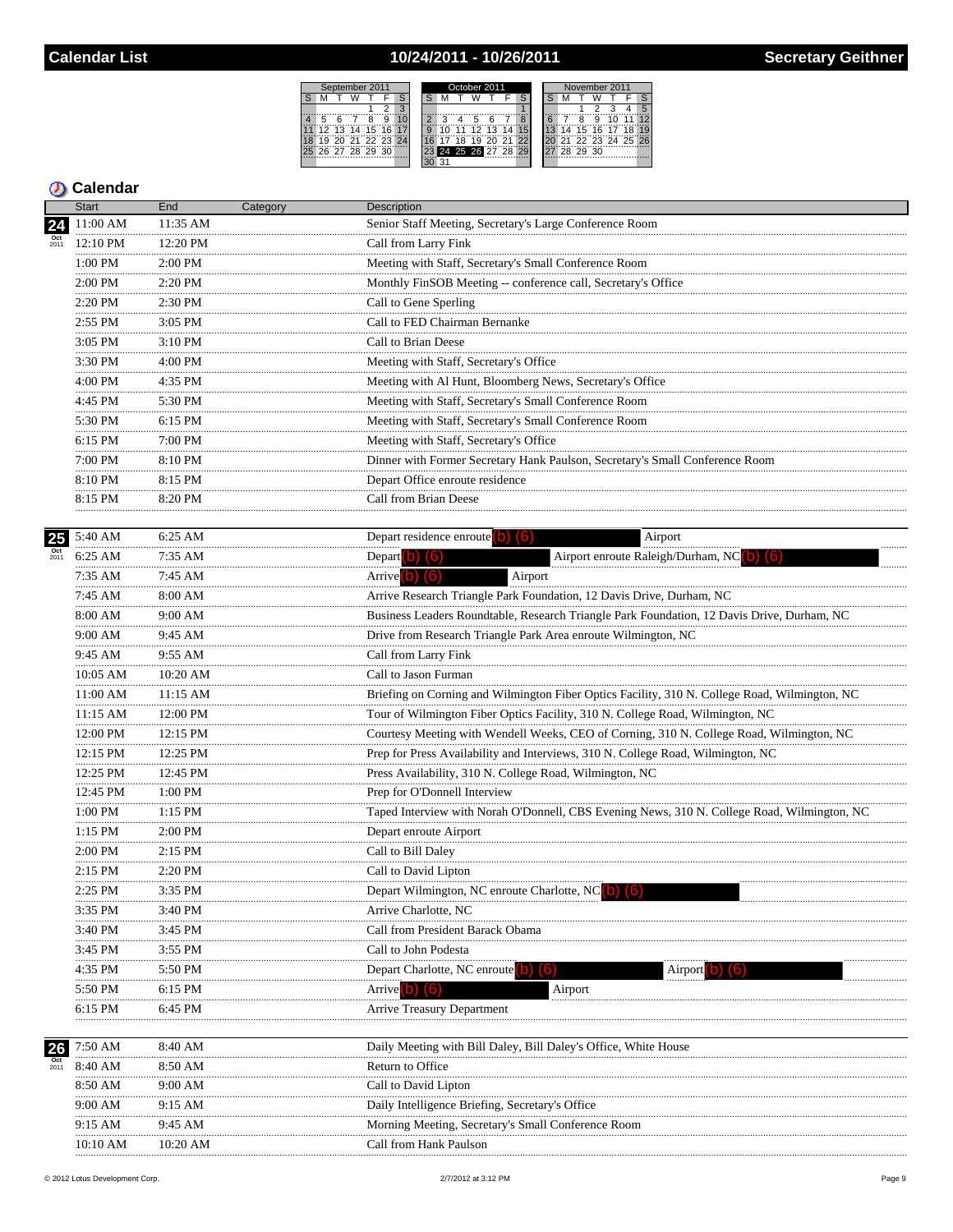## 10/26/2011 - 10/28/2011

| September 2011 |  |  |                |  |  |  |  |    | October 2011    |    |                      |  | November 2011 |    |    |          |                   |    |  |  |
|----------------|--|--|----------------|--|--|--|--|----|-----------------|----|----------------------|--|---------------|----|----|----------|-------------------|----|--|--|
|                |  |  |                |  |  |  |  |    |                 |    |                      |  |               |    |    |          |                   |    |  |  |
|                |  |  |                |  |  |  |  |    |                 |    |                      |  |               |    |    |          |                   |    |  |  |
|                |  |  |                |  |  |  |  |    |                 |    |                      |  |               |    |    |          |                   |    |  |  |
| 12             |  |  | 13 14 15 16    |  |  |  |  |    | 12 <sup>1</sup> | 13 | 14                   |  |               | 14 |    | 15 16 17 |                   | 18 |  |  |
| 19             |  |  | 20 21 22 23 24 |  |  |  |  | ïÄ | 19              |    | 20 21 22             |  |               |    |    |          | 21 22 23 24 25 26 |    |  |  |
|                |  |  | 26 27 28 29 30 |  |  |  |  |    |                 |    | 23 24 25 26 27 28 29 |  |               | 28 | 29 | 30       |                   |    |  |  |
|                |  |  |                |  |  |  |  |    |                 |    |                      |  |               |    |    |          |                   |    |  |  |

|                          | <b>Start</b>          | End          | Category | <b>Description</b>                                                                      |
|--------------------------|-----------------------|--------------|----------|-----------------------------------------------------------------------------------------|
| 26                       | 10:35 AM              | 10:40 AM     |          | Call to Alan Krueger                                                                    |
|                          | 11:35 AM              | 11:40 AM     |          | Call from Mayor Rahm Emanuel                                                            |
|                          | 12:00 PM              | 12:50 PM     |          | Weekly Luncheon with FED Chairman Bernanke, Secretary's Small Conference Room           |
|                          | 12:55 PM              | 1:00 PM      |          | Call from Hank Paulson                                                                  |
|                          | 1:00 PM               | 2:00 PM      |          | Meeting with Staff, Secretary's Small Conference Room                                   |
|                          | 2:10 PM<br>.          | 2:20 PM      |          | Call to SEC Chair Mary Schapiro                                                         |
|                          | $2:45$ PM             | .<br>3:00 PM |          | Prep for Commentators, Secretary's Small Conference Room                                |
|                          | 3:00 PM               | 4:00 PM      |          | Meeting with Media Commentators, Secretary's Large Conference Room                      |
|                          | .<br>4:15 PM          | 5:00 PM      |          | Meeting with Staff, Secretary's Small Conference Room                                   |
|                          | .<br>5:15 PM          | <br>5:25 PM  |          | Phone Call with Secretary of State Hillary Clinton                                      |
|                          | 5:30 PM               | 5:40 PM<br>. |          | Weekly Meeting with Neal Wolin, Secretary's Office                                      |
|                          | .<br>5:40 PM          | 5:50 PM      |          | Call from Senator Mark Pryor                                                            |
|                          | $6:00 \; \mathrm{PM}$ | 6:30 PM      |          | Meeting with Staff, Secretary's Small Conference Room                                   |
|                          | 7:00 PM               | 8:00 PM      |          | Personal Appointment (b) (6)                                                            |
|                          |                       |              |          |                                                                                         |
| 27                       | 7:30 AM               | 8:20 AM      |          | Daily Meeting with Bill Daley, Bill Daley's Office, White House                         |
| $\frac{Oct}{2011}$       | 8:20 AM               | 8:25 AM      |          | Return to Office                                                                        |
|                          | 8:25 AM<br>.          | 8:30 AM<br>. |          | Call from Steve Schwarzman                                                              |
|                          | 8:30 AM               | 9:00 AM      |          | Phone Call with Japanese Finance Minister Jun Azumi, Secretary's Office                 |
|                          | 9:00 AM<br>.          | 9:30 AM      |          | Meeting wtih Staff, Secretary's Office                                                  |
|                          | 9:30 AM               | $10:15$ AM   |          | NEC Principals Meeting, Gene Sperling's Office, White House                             |
|                          | 10:15 AM              | 10:30 AM     |          | Call from Larry Fink                                                                    |
|                          | 10:30 AM              | $11:05$ AM   |          | Weekly One-on-One with POTUS, Oval Office, White House                                  |
|                          | 11:05 AM              | 11:15 AM     |          | Call to Mike Froman                                                                     |
|                          | 11:15 AM              | 11:40 AM     |          | Meeting with Staff, Secretary's Small Conference Room                                   |
|                          | 11:40 AM              | 11:50 AM     |          | Call from French Finance Minister Baroin                                                |
|                          | 12:00 PM<br>.         | 1:15 PM      |          | Lunch with Alan Greenspan, Secretary's Small Conference Room                            |
|                          | 1:30 PM               | $2:30$ PM    |          | Washington Post Editorial Board Meeting, The Washington Post, 1150 15th Street, N.W.    |
|                          | 2:45 PM               | 3:00 PM      |          | Courtesy Visit with Jeffrey Goldstein                                                   |
|                          | 3:00 PM<br>.          | 3:30 PM      |          | Phone Interview with Bethany McLean, Vanity Fair, Secretary's Office                    |
|                          | 3:40 PM               | 4:40 PM      |          | Meeting with POTUS, Roosevelt Room, White House                                         |
|                          | 5:00 PM               | 6:00 PM      |          | Meeting with Bill Daley, Bill Daley's Office, White House                               |
|                          | 6:00 PM               | 6:20 PM      |          | Meeting with Bill Daley, Bill Daley's Office, White House                               |
|                          | 6:20 PM               | 7:00 PM      |          | Depart White House enroute residence                                                    |
|                          | 7:00 PM               | 8:00 PM      |          | Personal Appointment (b) (6)                                                            |
|                          | 7:55 AM               | 8:00 AM      |          | Call to Gene Sperling                                                                   |
| 28<br>$\frac{Oct}{2011}$ | 8:00 AM               | 8:30 AM      |          | Daily Meeting with Bill Daley, Bill Daley's Office, White House                         |
|                          | 8:30 AM               | 9:00 AM      |          | Return to Office                                                                        |
|                          | 9:00 AM               | 9:15 AM      |          | .<br>Daily Intelligence Briefing, Secretary's Office                                    |
|                          | 9:15 AM               | 9:45 AM      |          | Morning Meeting, Secretary's Small Conference Room                                      |
|                          | 10:00 AM              | 10:20 AM     |          | Meeting with Staff, Secretary's Small Conference Room                                   |
|                          | 10:20 AM              | 10:30 AM     |          | Call to Bill Daley                                                                      |
|                          | 11:00 AM              | 11:15 AM     |          | Call to Rhonda Kent                                                                     |
|                          | 11:15 AM              | 11:30 AM     |          | Call to Jason Furman                                                                    |
|                          | 11:30 AM              | 12:00 PM     |          | Meeting with IRS Commissioner Doug Shulman and staff, Secretary's Small Conference Room |
|                          | <br>12:00 PM          | 12:15 PM     |          | Call to FED Governor Dan Tarullo                                                        |
|                          | 12:15 PM              | 12:25 PM     |          | Call to FED Chairman Bernanke                                                           |